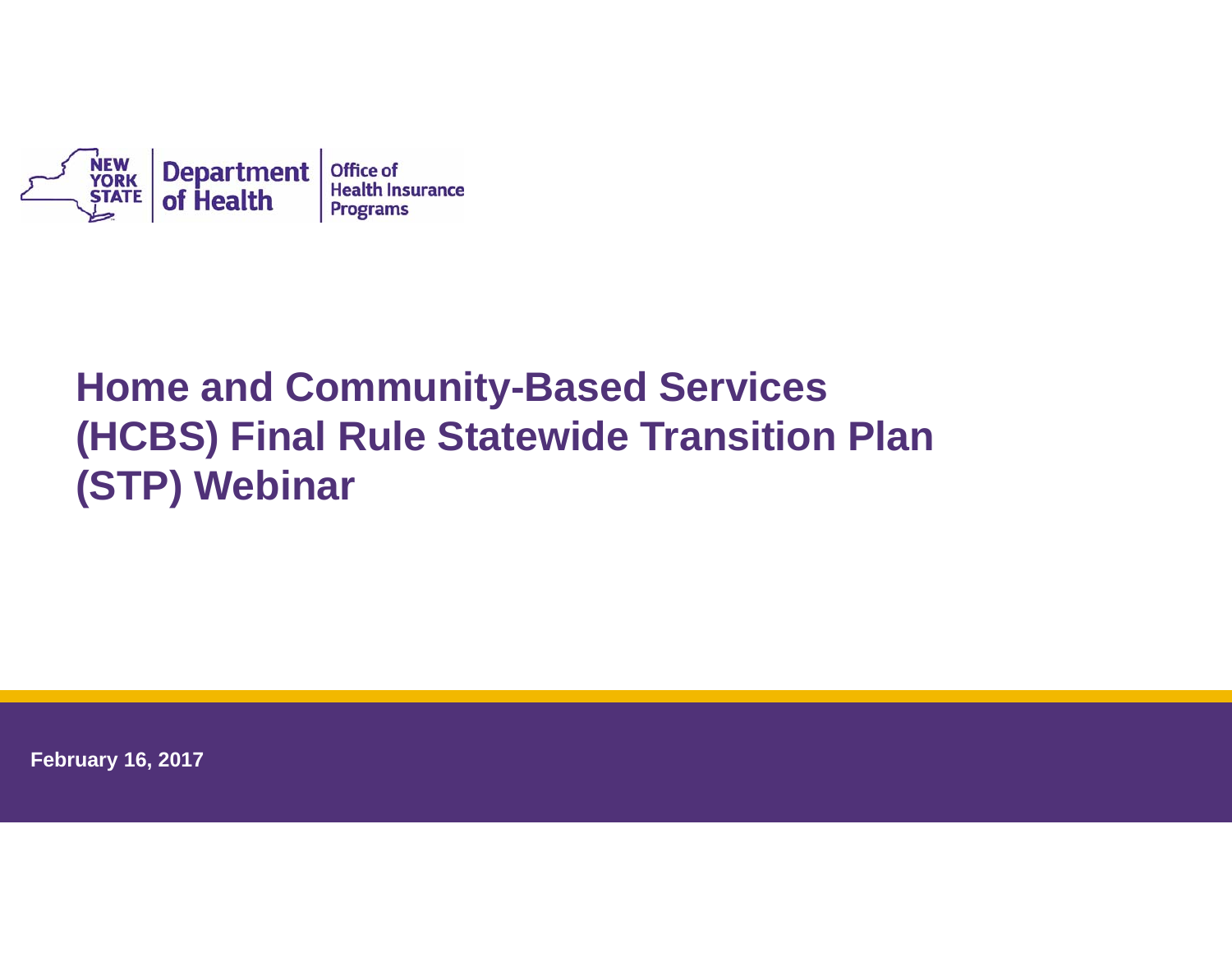# **Underlying Intent**

- Today's webinar will discuss New York State's amended Home and Community-Based Services (HCBS) Statewide Transition Plan (STP) that is necessary to come into compliance with the HCBS Final Rule.
- New York State's Department of Health and its sister agencies and offices will present on each of their sections of the transition plan, providing an overview of the regulatory reviews, processes for assessing compliance with the rule, remediation plans, and timelines for completing these activities.

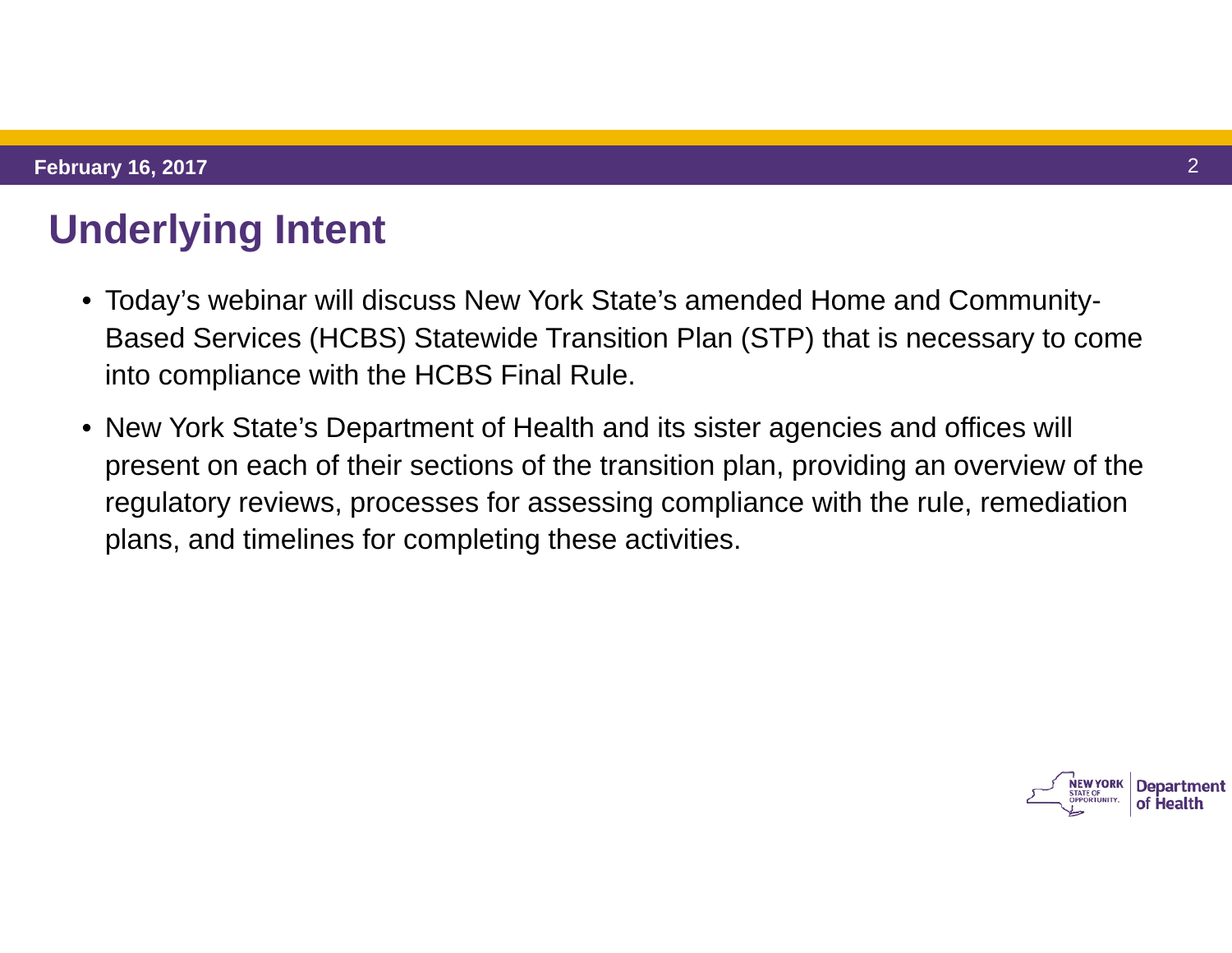# **Background**

- On January 16, 2014, Centers for Medicare & Medicaid Services (CMS) published a final rule that included, among other things, changes to 1915(c) waivers and set new standards for settings where Medicaid-funded home and community-based services (HCBS) are provided and where people who receive HCBS live. The rule also established new person-centered planning and conflict-of-interest requirements.
- The regulation applied to 1915(c), 1915(i), and 1915(k) waivers; however, CMS has made it clear that other means for providing Home and Community-Based (HCB) long term services and supports (LTSS), including the 1115 Demonstration Waiver, will also need to meet these requirements.
- The rule became effective March 17, 2014.

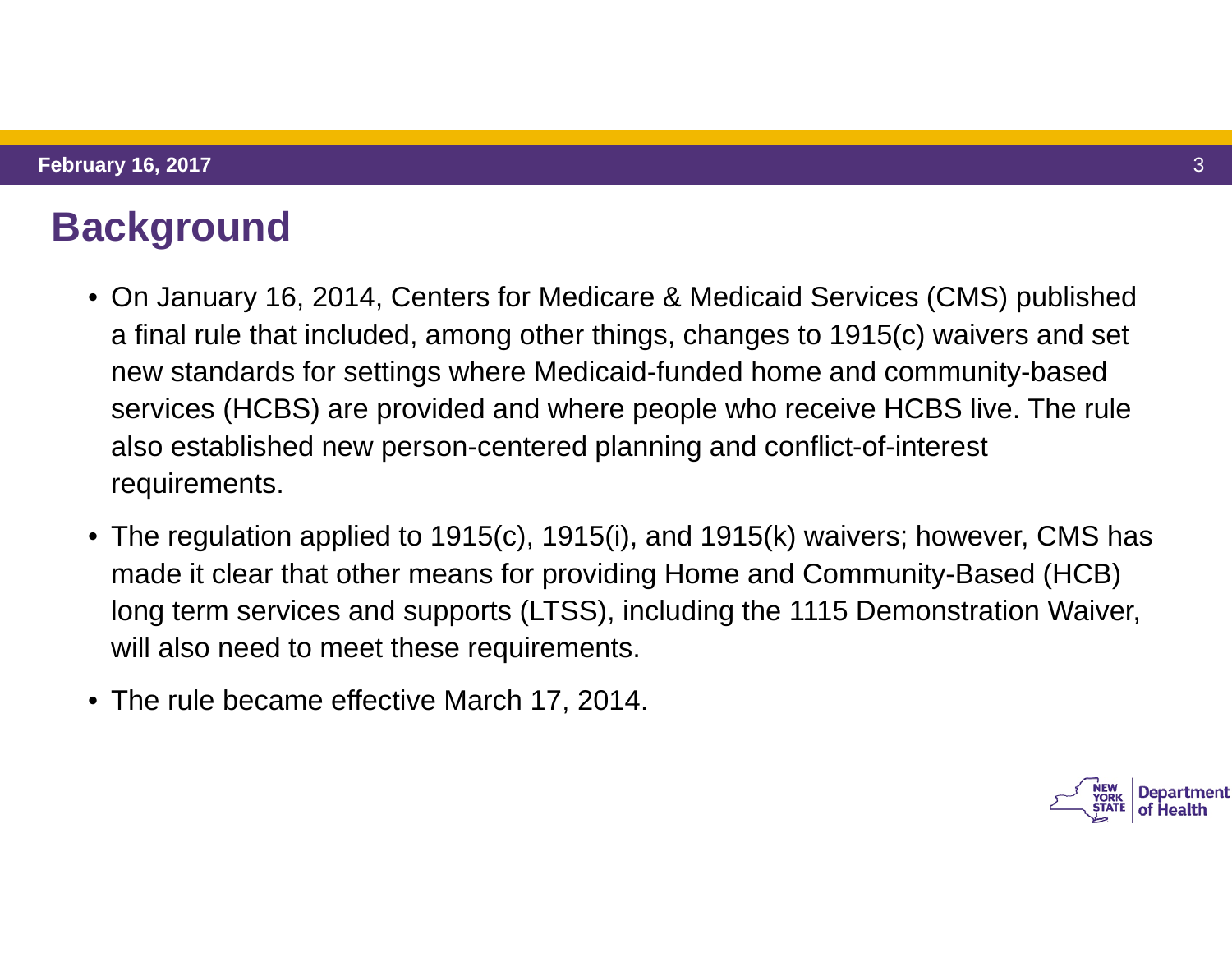# **Settings Requirements**

- The final rule states that all settings where HCBS are provided and where people receiving HCBS live must be:
	- o Integrated in and support full access to the greater community; and
	- o Selected from among options by the individual.
- Appropriate HCBS [residential and non-residential] settings also must:
	- o Ensure an individual's rights of privacy, dignity and respect, and freedom from coercion and restraint;
	- o Optimize autonomy and independence in making life choices; and
	- o Facilitate choice about services and who provides them.
- The final rule set additional requirements for person-centered planning and for provider-owned and controlled settings.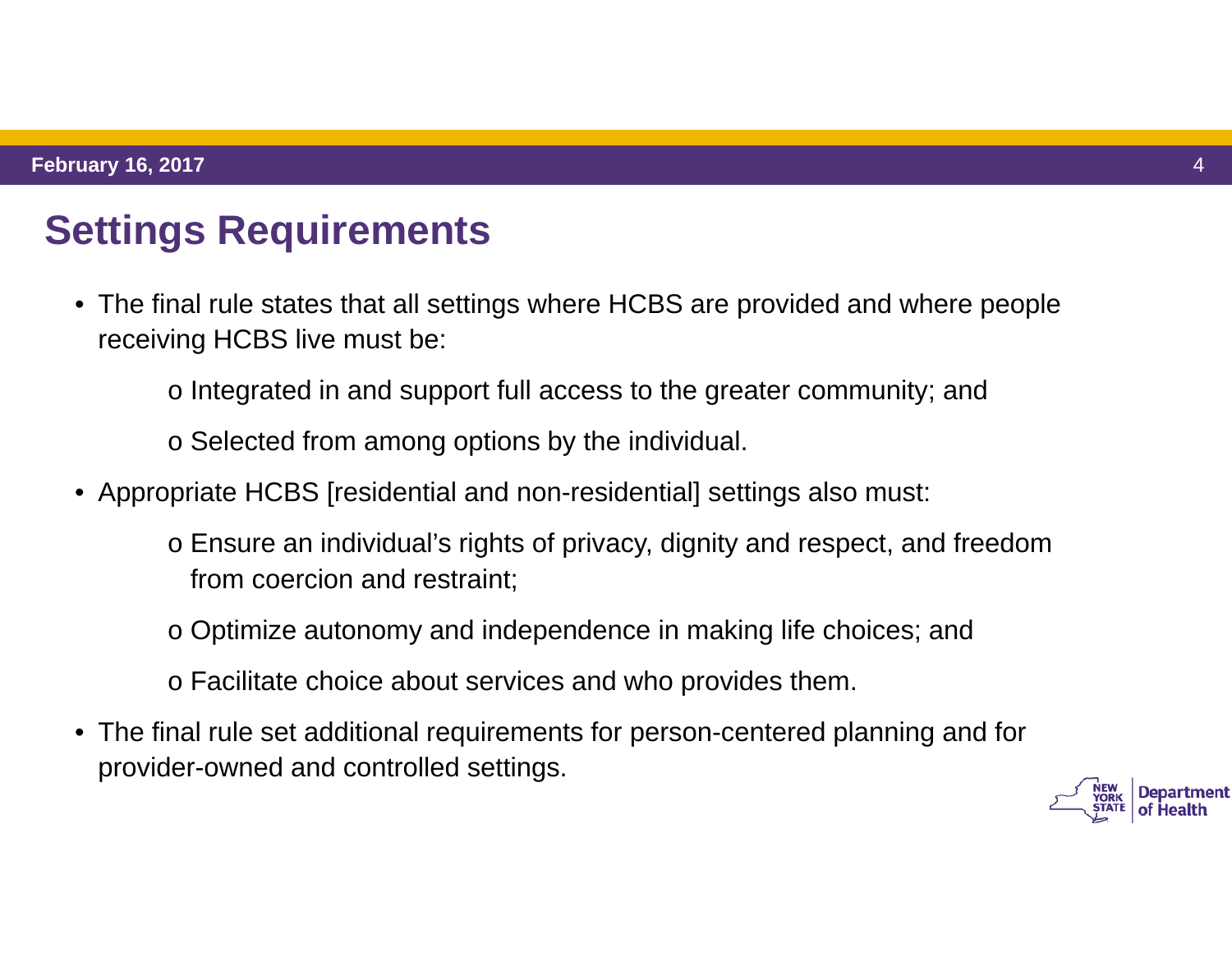### **Person-Centered Planning**

The person-centered plan should:

- Be led by the person receiving HCBS, providing support so the person can direct the process as much as possible.
- Include people chosen by the individual.
- Reflect cultural considerations, providing information in accessible, plain language.
- Detail strategies for resolving conflicts and disagreements.
- Offer real and informed choices regarding services and supports, including who provides them.
- Allow the person to have a method to request updates/modifications to the plan.
- Record the home and community-based settings considered by the individual, showing that the current setting supports full access to the greater community.
- Reflect the individuals strengths, preferences, clinical and support needs, risk factors, goals, and desired outcomes.

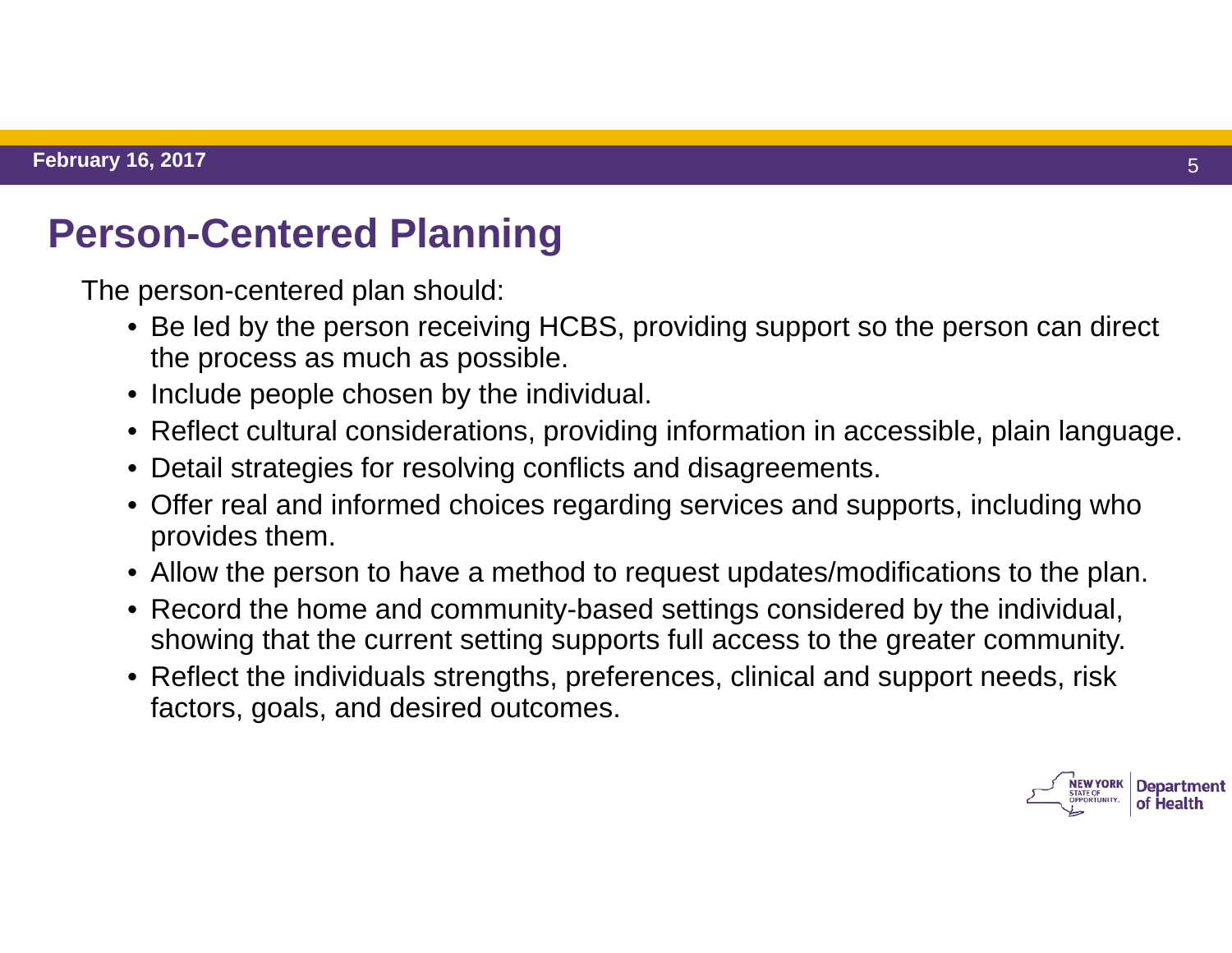### **Two Main Assessment Processes:**

#### **a) Systemic (Regulatory) Review**

- Within the Statewide Transition Plan there are eight systemic compliance charts which are used for the regulatory or systemic review.
- This review assessed New York's standards, rules, regulations or other requirements related to home and community-based service delivery to determine if they meet the HCBS final rule requirements.
- All standards which were **not** marked as "compliant" have remediation or corrective action plans in the "documentation" column.
- Links to supporting documentation were provided for all areas marked "compliant" or "partially-compliant."

#### **b) Site-Level Assessments**

- In determining the level of HCBS rule compliance of all settings, states may use:
	- o licensing reviews, provider qualification reviews, and/or site visits;
	- o state personnel, case managers who are not affiliated with the HCBS provider, Managed Care Organizations (MCOs), etc.; and
	- o a statistically significant sample of settings to be assessed.
	- o NY plans to use a statistically significant sample of site visits done by State staff, as well as provider self- assessments, which are surveys providers will complete themselves. **NEW YORK Department** of Health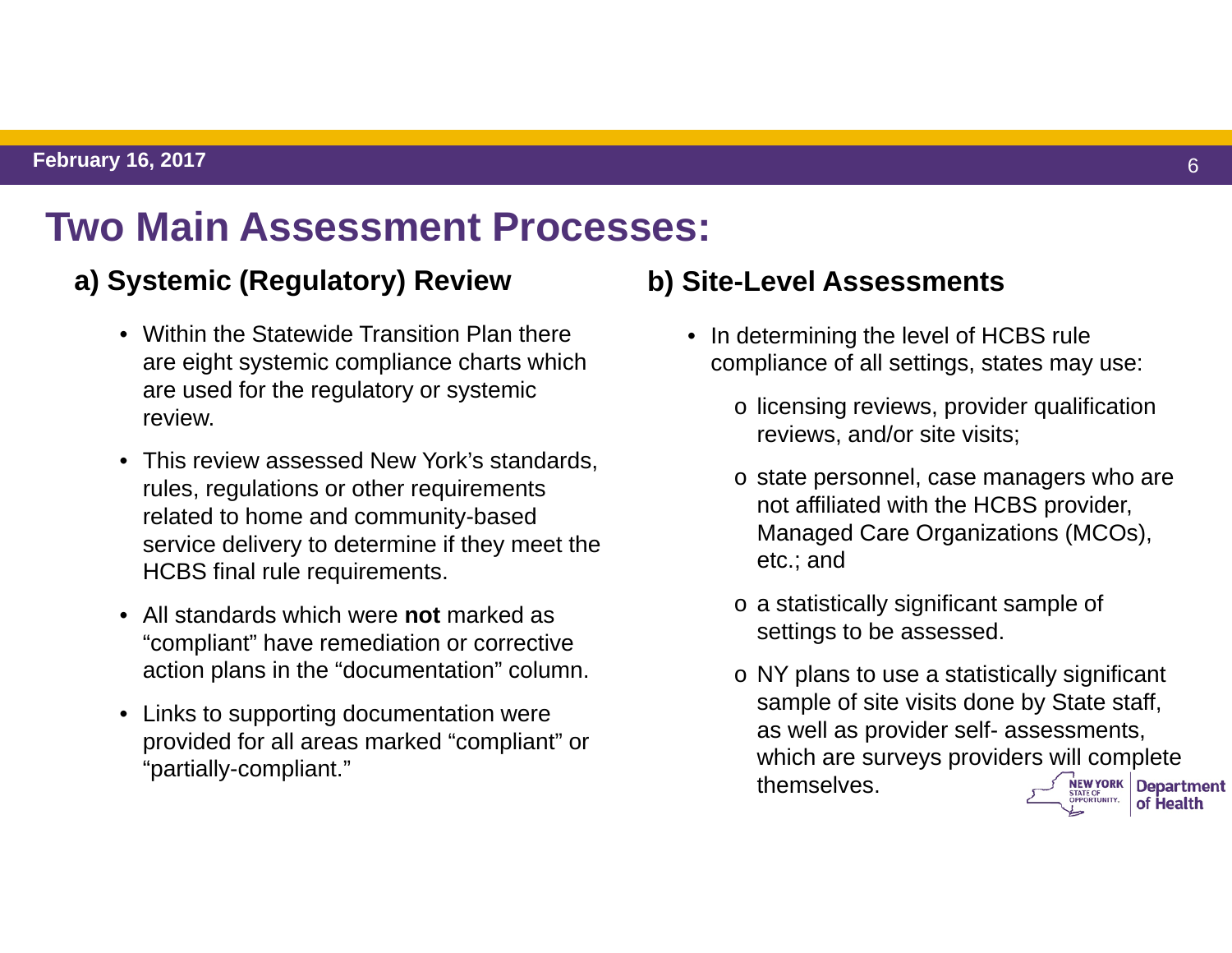### **Statewide Transition Plan Expectations**

- States have until March 2019 to make changes to existing settings where individuals who receive Medicaid-funded HCBS live and/or receive services, to come into compliance with:
	- o The HCBS final rule standards for [residential and non-residential] settings; and
	- o Making case-by-case changes to the required HCBS standards within the personcentered plans of HCBS recipients.
- States must develop and get feedback on their proposed STPs from all stakeholders by posting at least two forms of notice as well as the full STP, and providing at least 30 days for public comment.
- States must include a summary of public comments with their STP submission to CMS, along with an explanation of any changes made/not made to the final plan as a result.

New York State posted our STP on the Medicaid Redesign team (MRT) website, as well as other agency websites, ListServs, and the State Register. **Department** 

of Health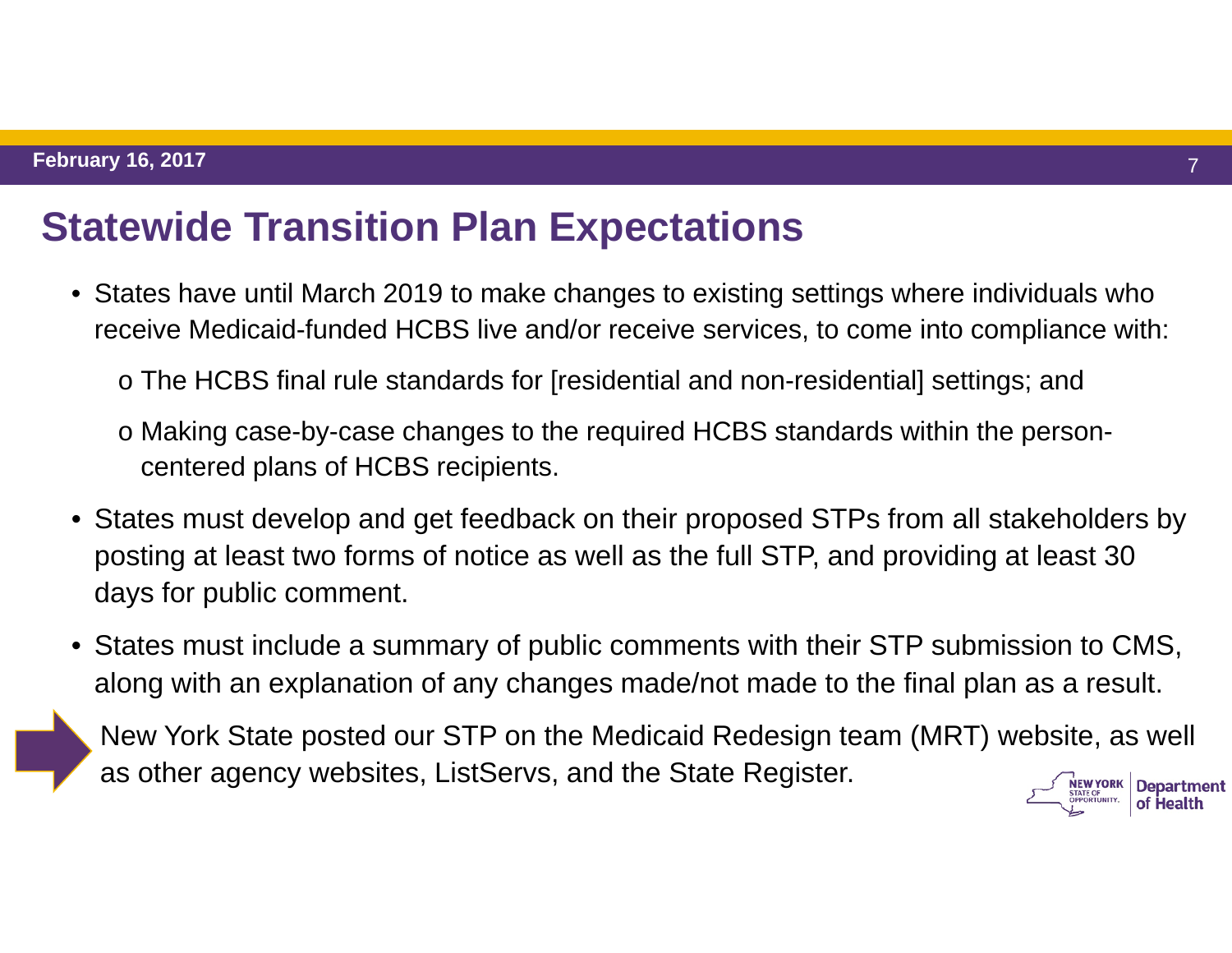# **Major Themes - Public Comment**

#### **Heightened Scrutiny (HS):**

- **Understanding the HS process:** Many commenters wanted to learn more about New York's plan for heightened scrutiny assessment and asked the State to be careful while conducting this process to protect valued services and programs.
- **Collocation:** Commenters identified many HCBS settings that are located inside of, or directly next to, institutions, and asked how the rule may impact these settings.

#### **1115 Demonstration Waiver:**

• **Lack of clarity:** Commenters felt that the impact of the HCBS rule on the 1115 waiver, MMMC and MLTC, wasn't fully considered or described within the Statewide Transition Plan.

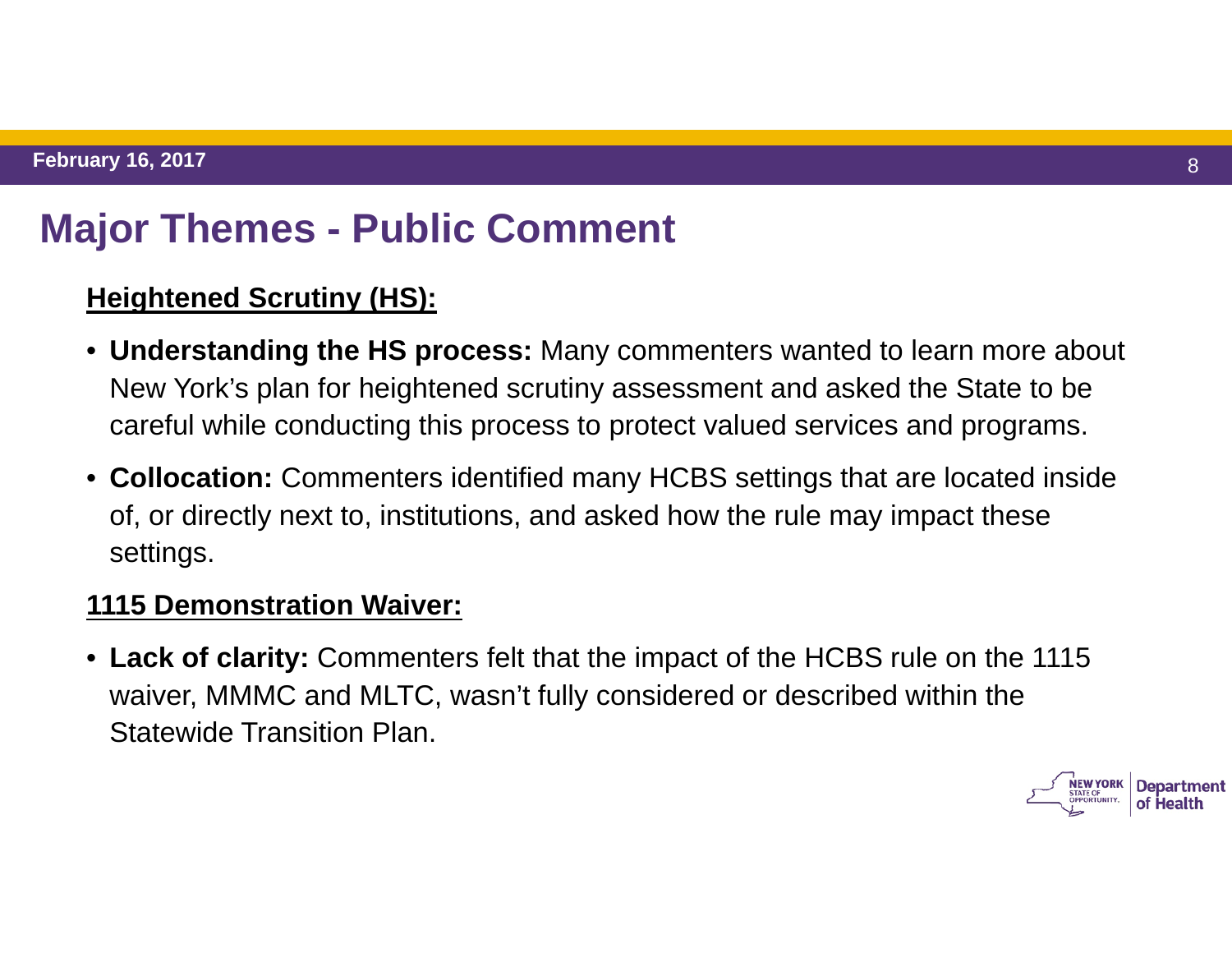#### **Major Themes - Public Comment (continued)**

#### **Assessments:**

- **Assessment tools:** There were comments about the use of OPWDD's tool for DOH site level assessments; some commenters described why not to use it, while others supported its use.
- **Compliance and remediation:** Commenters expressed concern over the financial, staff and other resources needed to achieve full compliance with the HCBS rule and offered suggestions for corrective actions that the State could make.
- **Systemic assessment:** Commenters incorrectly understood the STP's systemic compliance charts (used for the regulatory review) as containing the results of the State's site-level assessments of HCBS settings, and were concerned that sitelevel assessments hadn't been completed. Some commenters requested more detail on the State's planned assessment process overall.Department of Health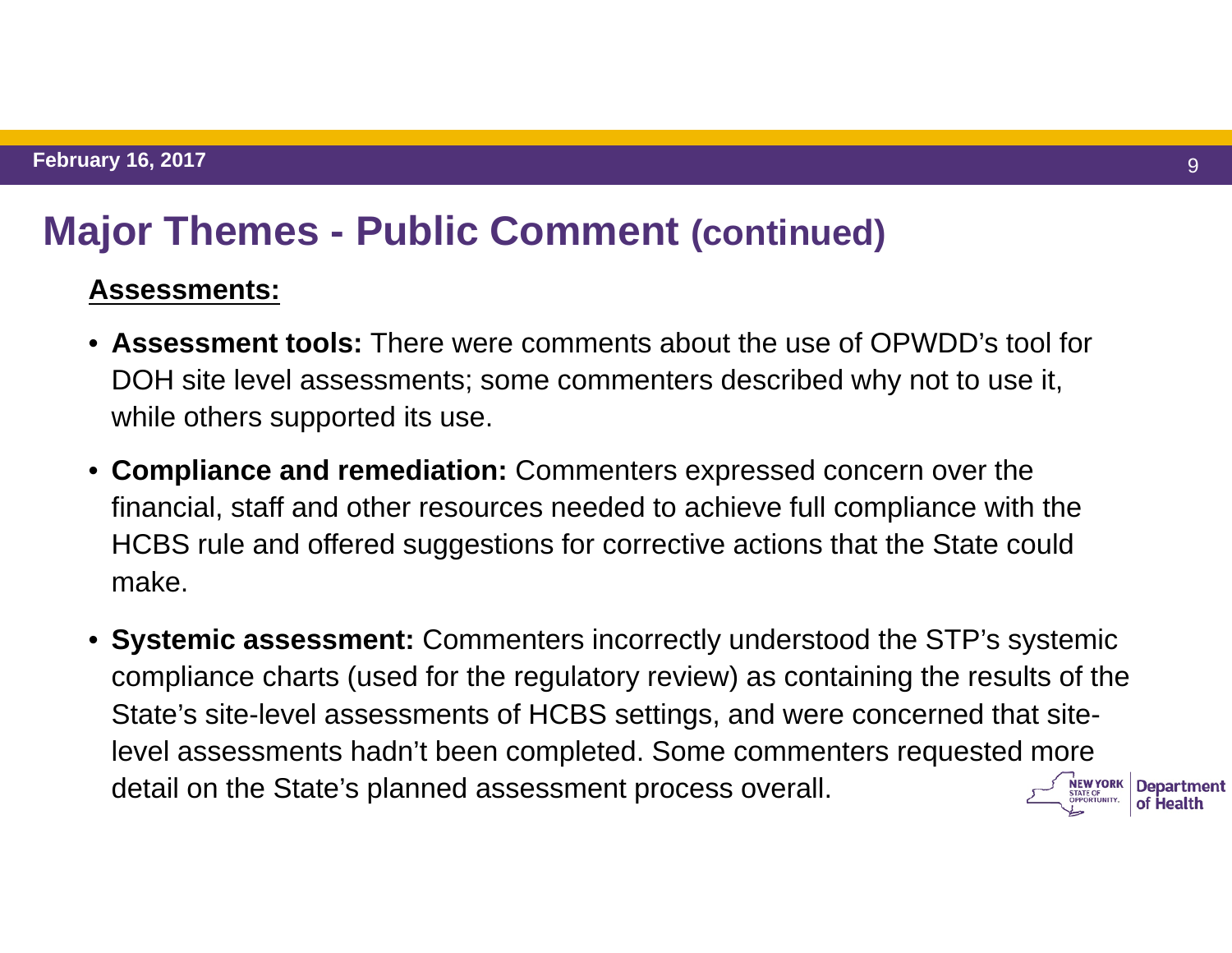### **Major Themes - Public Comment**

#### **Adult Day Health Care:**

- **Fear of closure:** There were comments on the possibility of ADHC's failing financially if they cannot be collocated with nursing homes. Commenters feared ADHCs closing and wondered what other options there would be if that were to happen.
- **Institutional/non-Institutional:** Commenters described how many ADHCs operate, stating they are not institutional and provide services that prevent institutionalization.

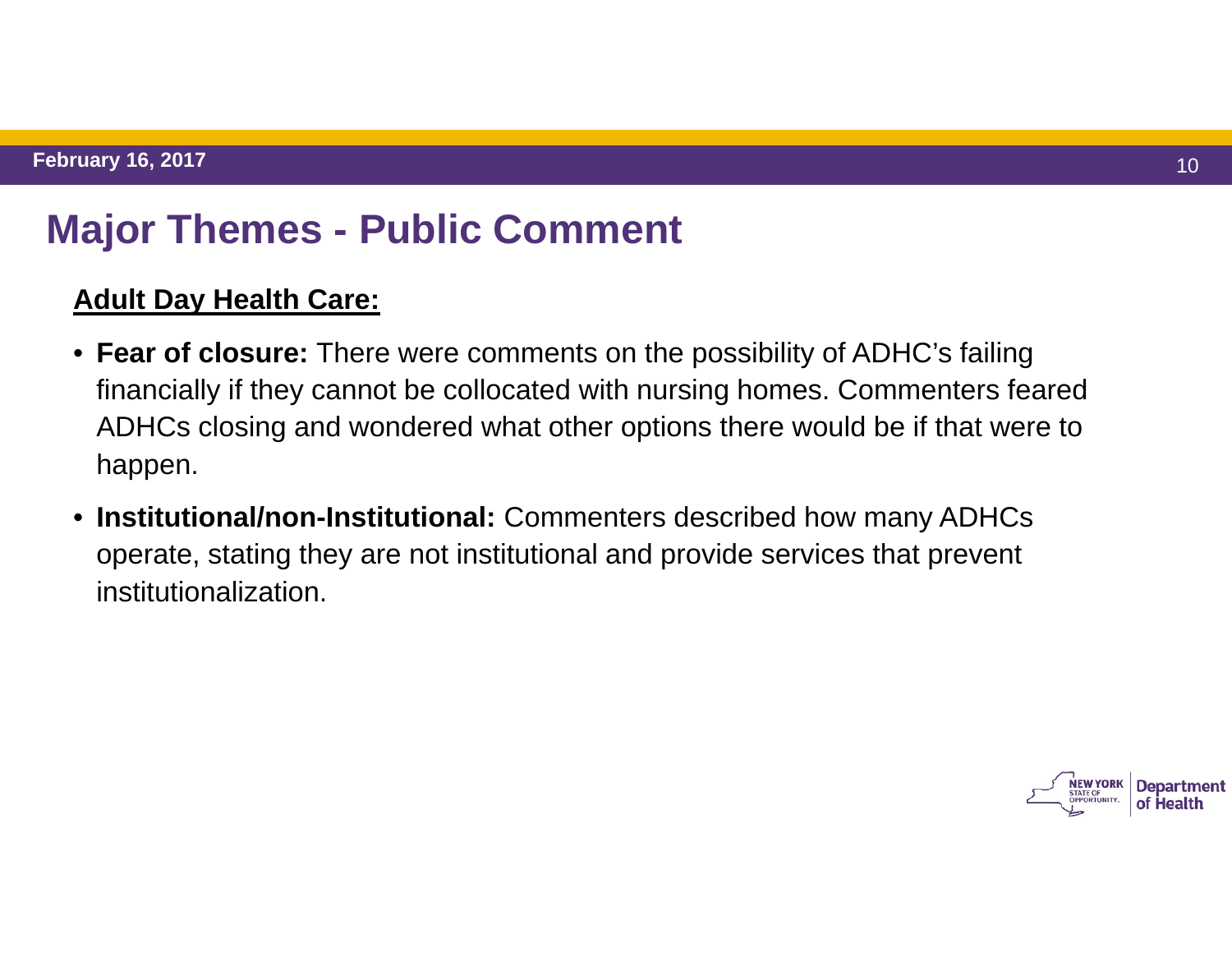### **Public Comment Period**

- After reviewing the public comment, the STP was amended.
- The amendments include:
	- Adding a HCBS Programs and Services Index and Systemic Assessment Index listing all of New York's rules and regulations reviewed for compliance.
	- Describing the systemic and site level assessment processes in more detail within the Assessment Methodology and Assessment Process sections.
	- Stating that private homes and the homes of family members, friends and neighbors are considered by NY to be compliant with the HCBS rule.
	- Adding milestones and more detail to the assessment process of OASAS' Permanent Supportive Housing.
	- Clarifying language on the assessment process used by OCFS.
	- Clarifying the description of the sampling method used for Part I Person-Centered Reviews in OPWDD's transition plan section.

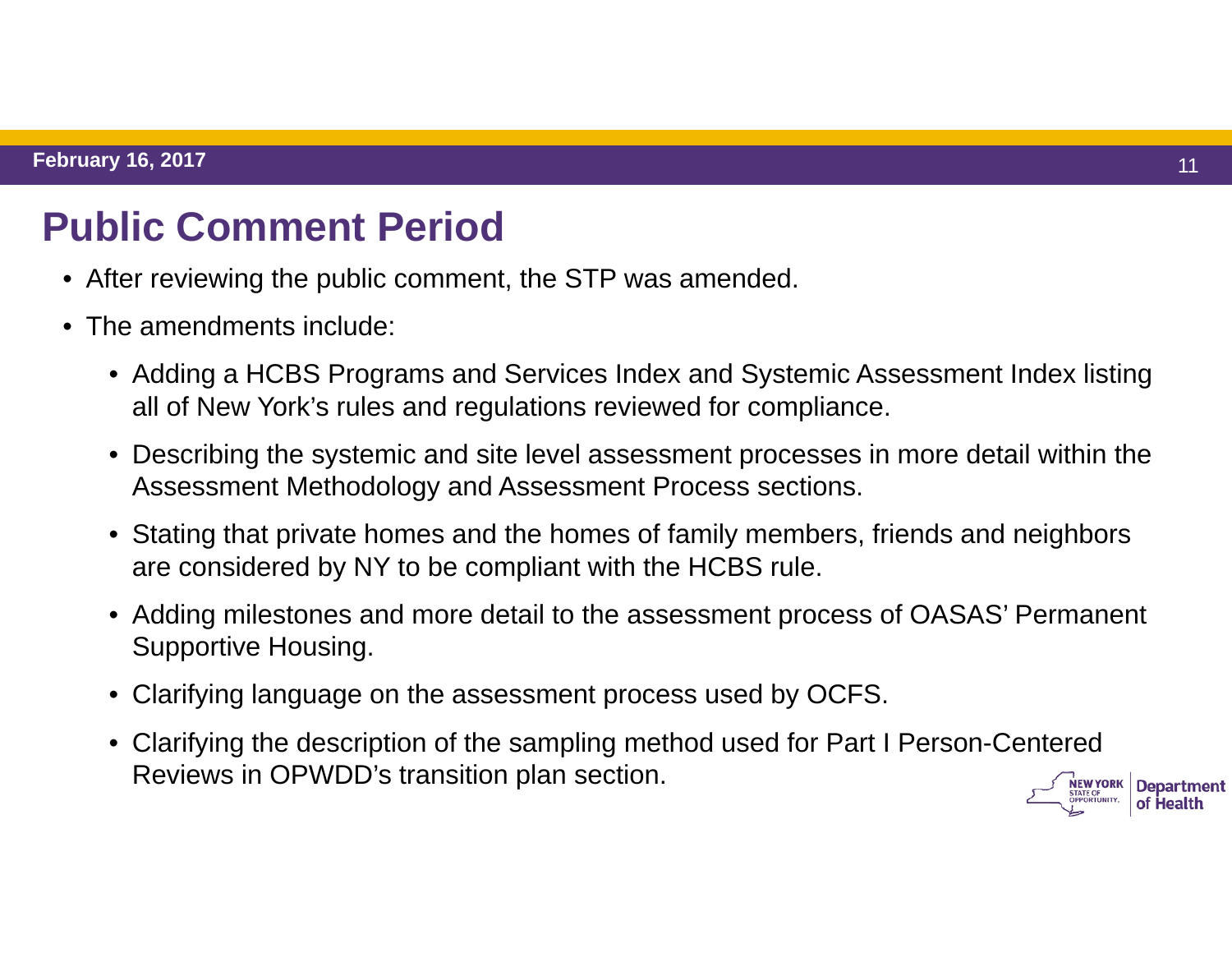# **Department of Health**

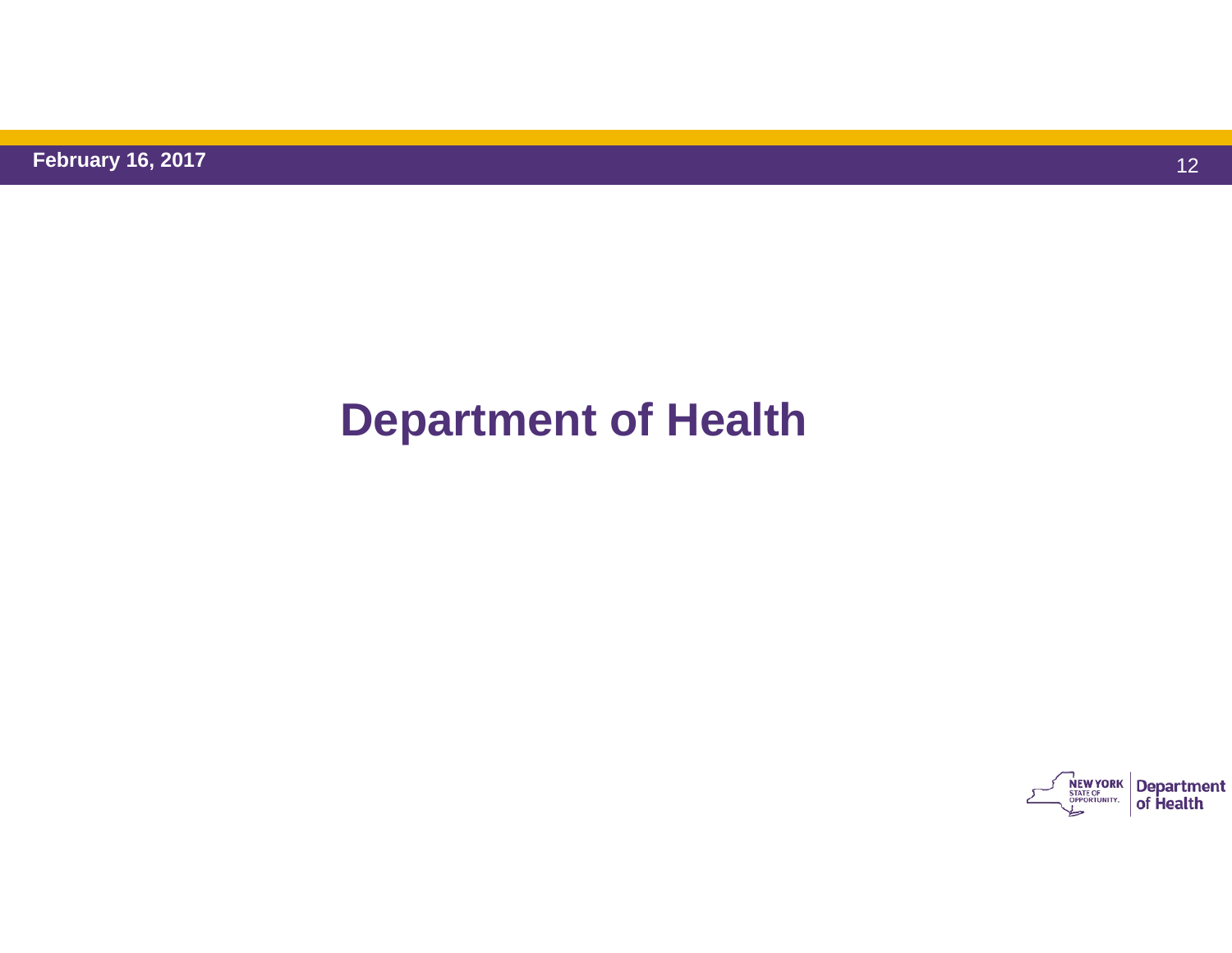### **DOH: CAH I & II, TBI, NHTD, MMMC, MLTC, ADHC, SADC**

- DOH's portion of the Statewide Transition Plan describes how its waiver programs and 1115 Demonstration align with the HCBS final rule.
- The DOH authorities affected by the final rule under the 1915(c) waiver are:
	- o Nursing Home Transition and Diversion (NHTD) Waiver, Traumatic Brain Injury (TBI) Waiver, and Care at Home (CAH) Waivers I and II.
- The DOH authorities affected by the final rule under the1115 Partnership Plan Demonstration Waiver are:
	- o Mainstream Medicaid Managed Care (MMMC) HARP and Non-HARP HCBS; and
	- o Managed Long Term Care (MLTC) Medicaid Advantage Program (MAP), Partial Capitation (Partial Cap), and Fully Integrated Duals Advantage (FIDA). In addition, some services are affected, including Social Adult Day Care (SADC) and Adult Day Health Care (ADHC). **NEW YORK**



**Department** of Health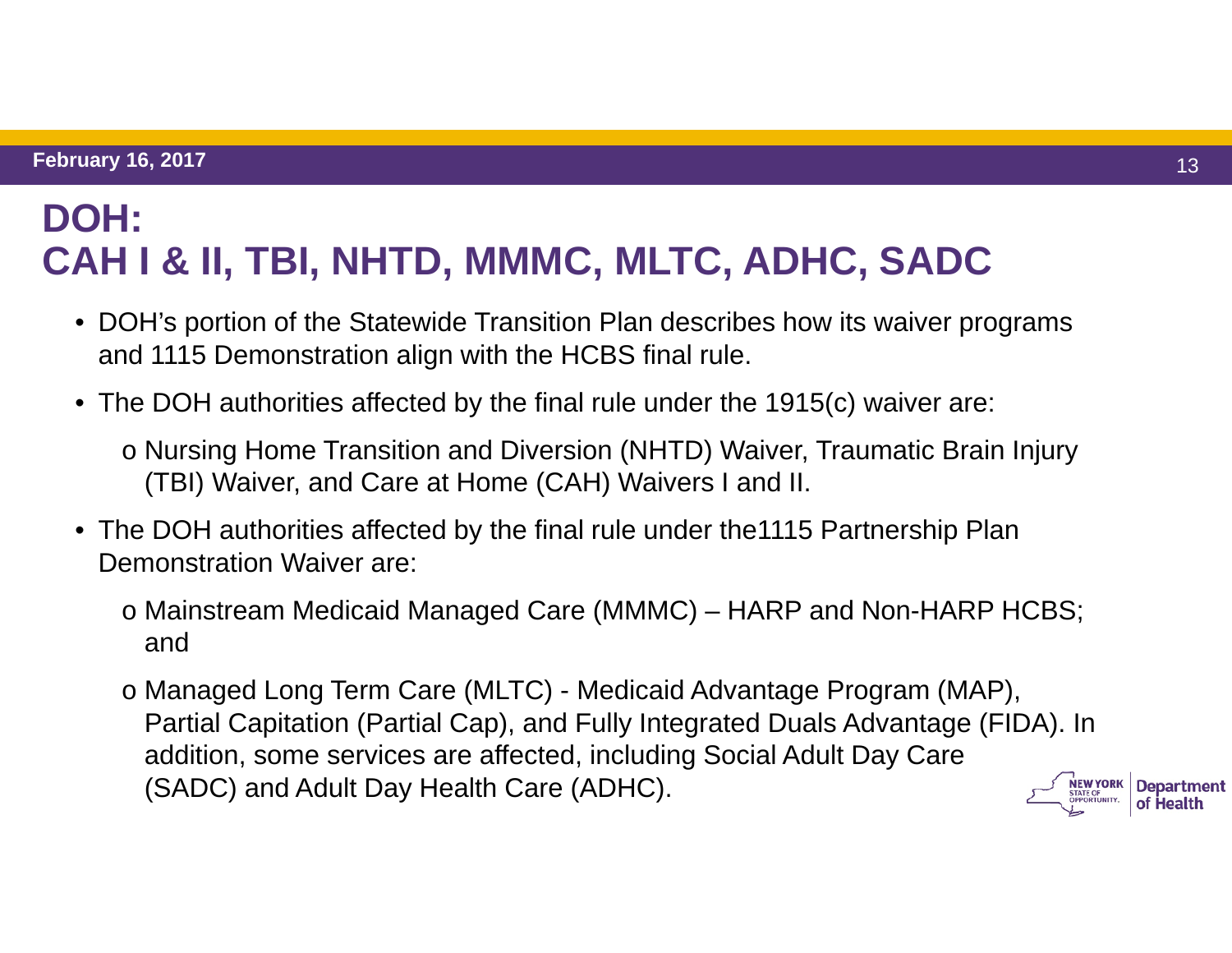# **DOH:**

- Individuals in New York served under 1915(k) live in their own homes or those of family members, friends, or neighbors. New York presumes that these settings are compliant with the HCBS final rule.
- Under the 1115 Demonstration, almost all individuals live in their own homes or those of family members, friends, or neighbors.
- However, those receiving these services may also receive services in nonresidential settings that need to be assessed for compliance.
- The State will be conducting site visits on these non-residential settings to assess level of compliance and determine remediation or corrective action plans, where necessary.

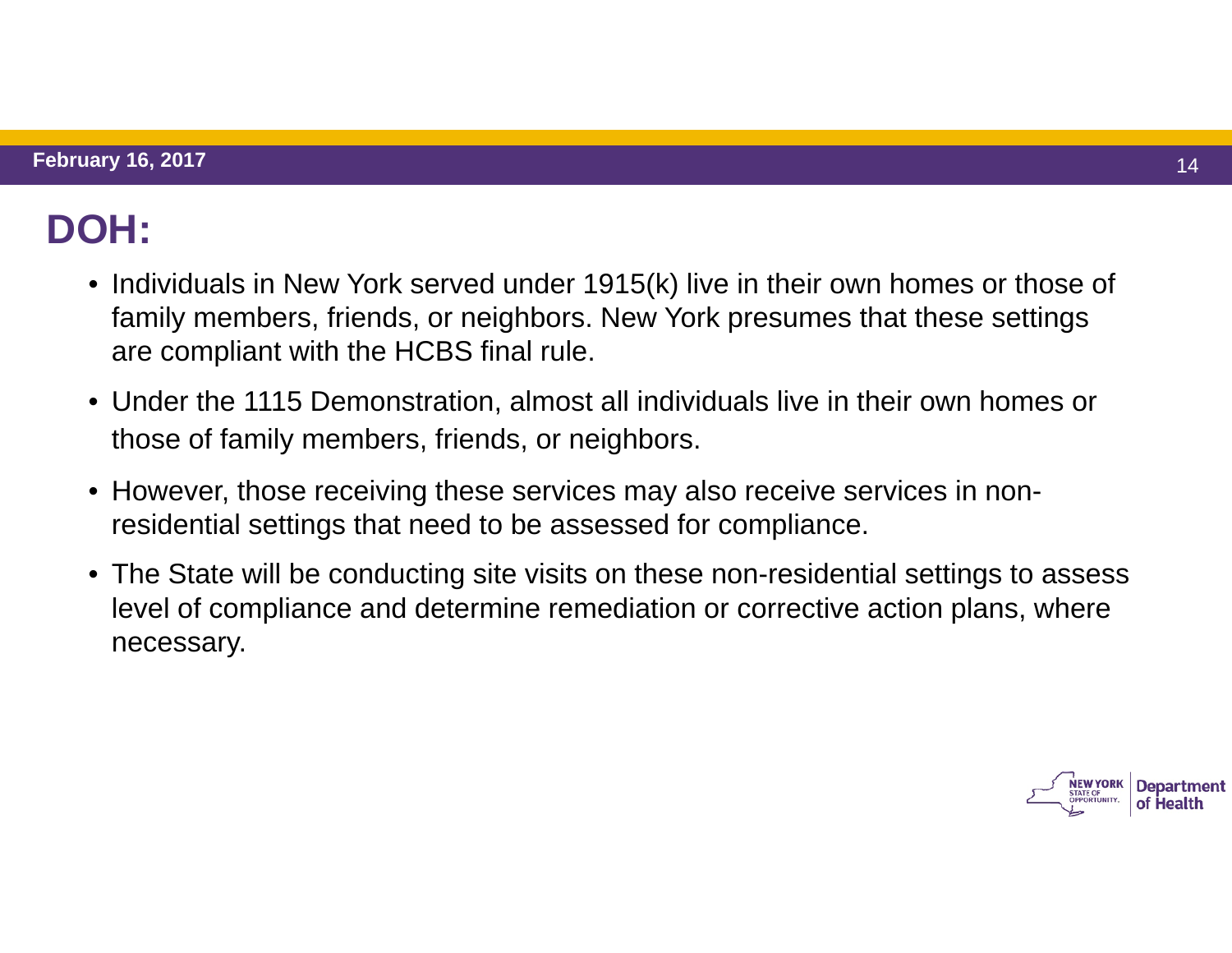# **DOH Regulatory/Systemic Review: CAH I & II, TBI, NHTD, MMMC, MLTC, ADHC, SADC**

The DOH has done the regulatory review and related systemic compliance charts for:

- $\bullet$  **CAH, TBI, NHTD Waivers:** Most of these regulations are compliant as recipients live in their own home, or the home of a family member, friend or neighbor.
- **1115 Waiver/Mainstream Medicaid Managed Care (MMMC):** Regulations are "partially compliant" in some areas and will be updated by the end of 2018 in order to be compliant with the HCBS final rule.
- **FIDA, MAP, Partial Plan Contracts:** Will be revised as needed to become compliant before March 2019.
- **Social Adult Day Care/Adult Day Health Care Services:** Regulations will be revised where appropriate, and some settings will require additional level of assessment, or heightened scrutiny assessment before 2019.

Department of Health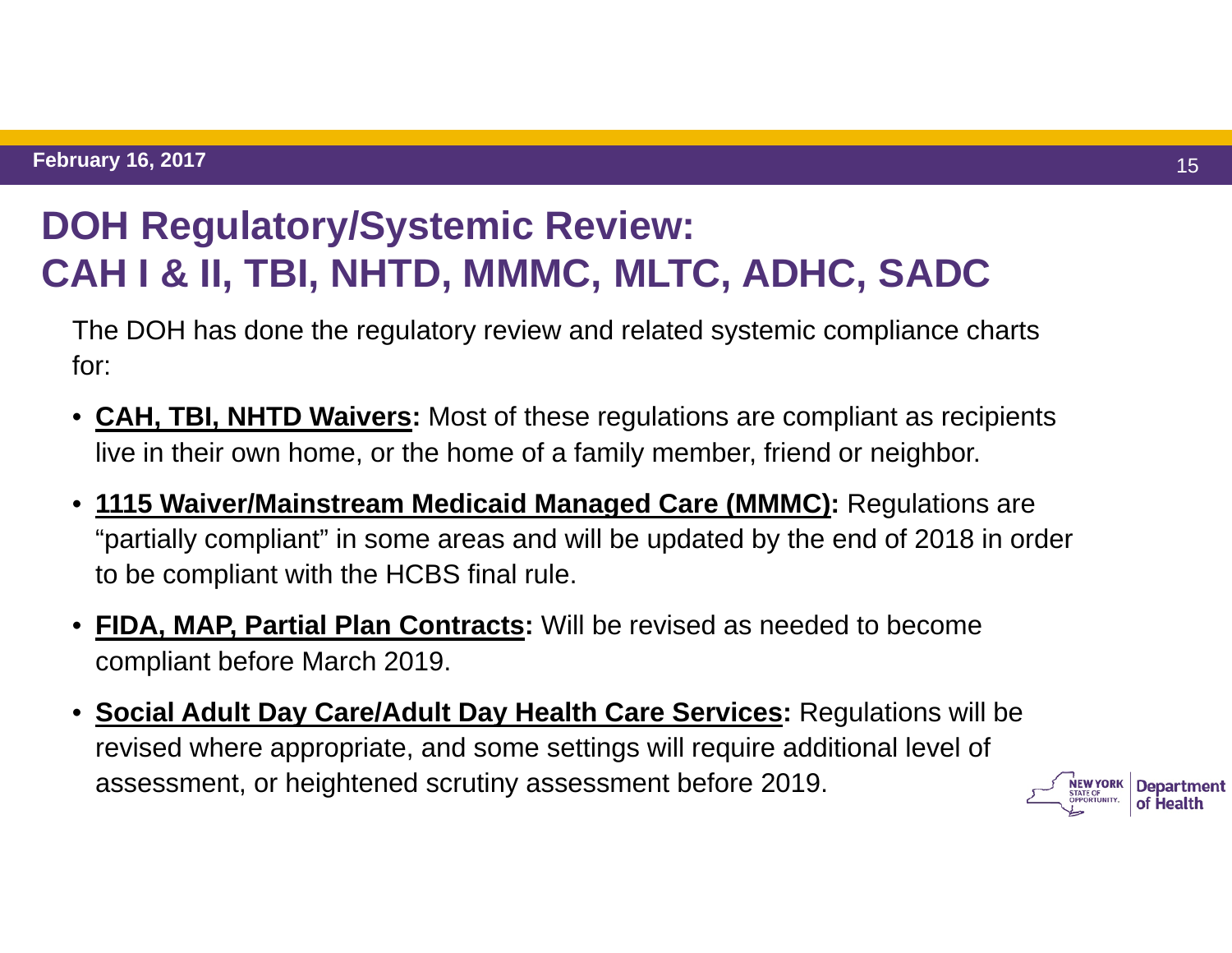# **DOH: Assisted Living Programs**

• **Development and implementation of survey tools and protocols to ensure compliance with HCBS rule requirements** 

o February 2017 - Provide ALP surveyor training.

o March 2017 - Put survey protocols in place to assess ALP provider compliance.

• **Amendments to align NYS regulations with HCBS rule requirements** 

o Continue to work with key stakeholders to develop plans for changing statutes, laws and regulations to meet the HCBS settings requirements.

o Anticipate final regulatory changes no later than January 2019.

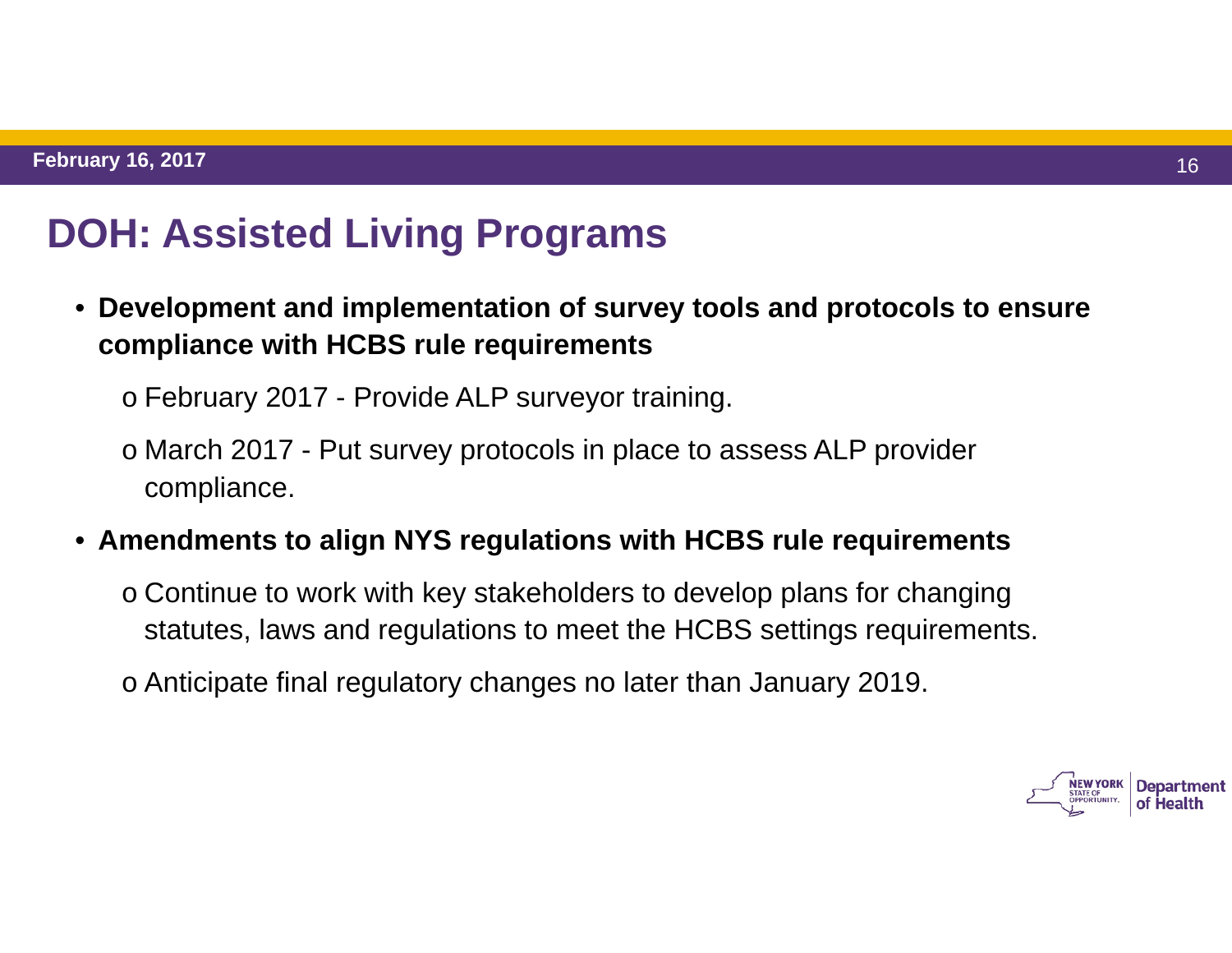# **DOH: Adult Day Health Care (ADHC)**

There will be an assessment of Adult Day Health Care compliance with the HCBS rule.

Many sites will meet the criteria for needing the higher level of assessment called heightened scrutiny.

The transition plan for ADHCs includes the following steps:

- A meeting will be held with ADHC providers to review the requirements of HCBS Rule and its impact on ADHC. Anticipated date - June 2017.
- Update & revise ADHC Survey Report and Certification provider self-assessment to plainly state the program will meet all requirements of the HCBS rule.
- Update and revise the ADHC Registrant Review (survey tool used by the surveyors to ensure and document compliance with the regulations) to incorporate HCBS requirements into routine site visit protocols.

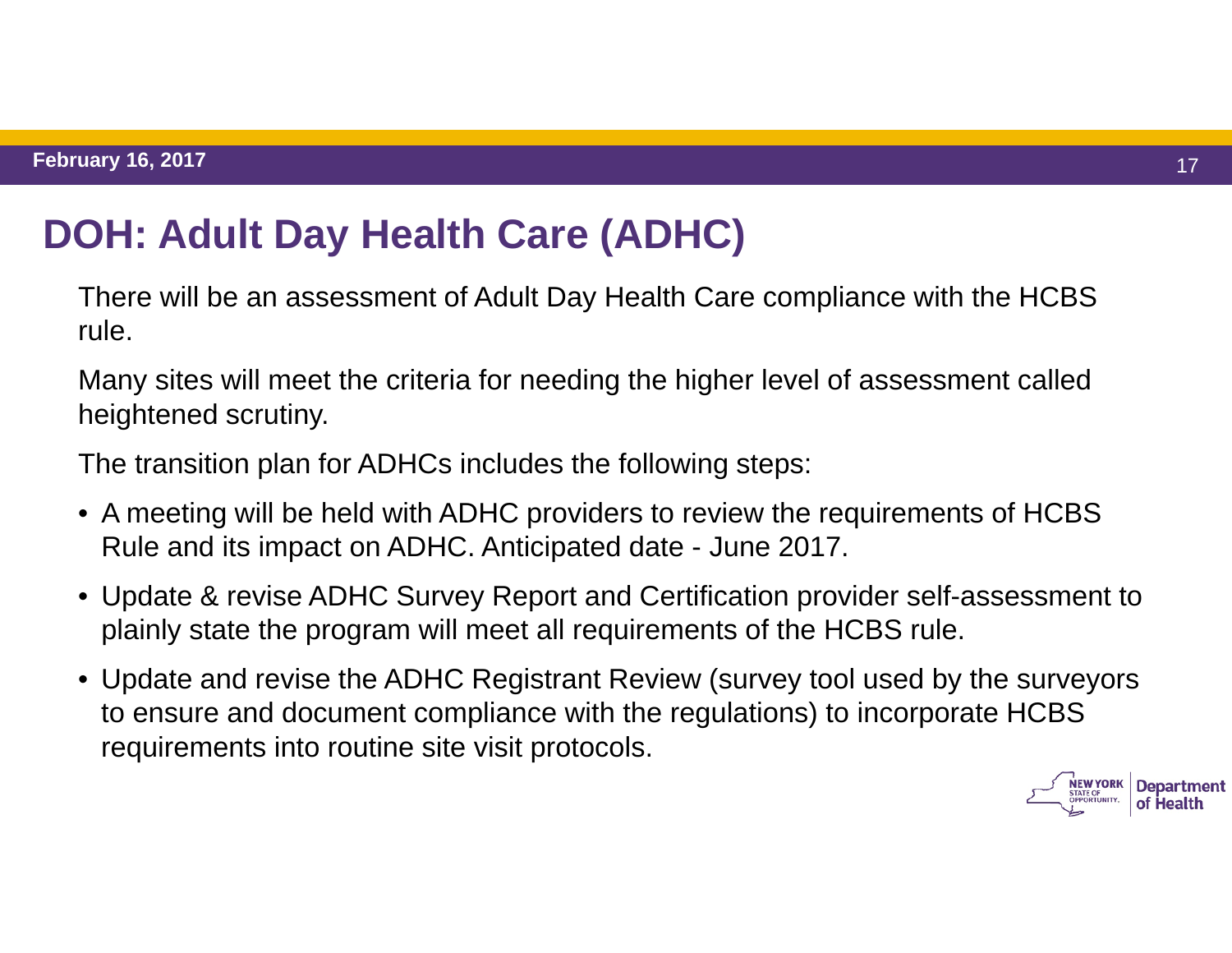# **DOH: Adult Day Health Care (ADHC)**

Amendments to align NYS regulations with HCBS rule requirements:

- DOH will continue to work with key stakeholders to develop plans to change statutes and regulations needed to achieve compliance with the HCBS requirements.
- Final regulatory amendments are anticipated by January 2019.

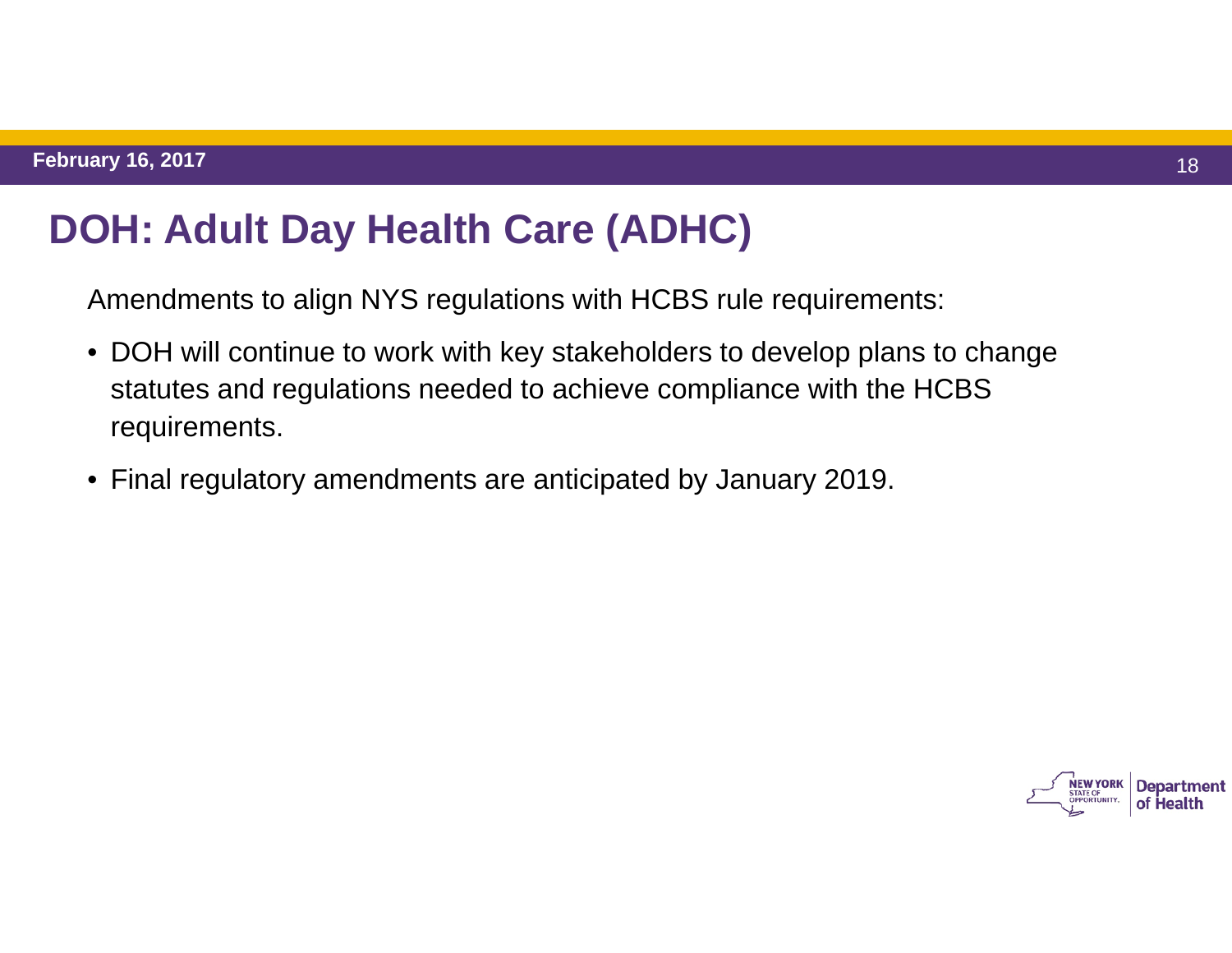# **DOH: AIDS Adult Day Health Care (ADHC)**

The transition plan for ensuring compliance with the HCBS rule for AIDS ADHCs includes the following steps:

- Hold a meeting with AIDS ADHCP providers regarding HCBS Setting Rule and compliance planning.
- Incorporate HCBS Rule standards/requirements into AIDS ADHC program guidelines.
- Develop and administer annual survey/attestation by which AIDS ADHC providers affirm compliance.
- Incorporate HCBS Rule standards/requirements into routine program monitoring protocols.

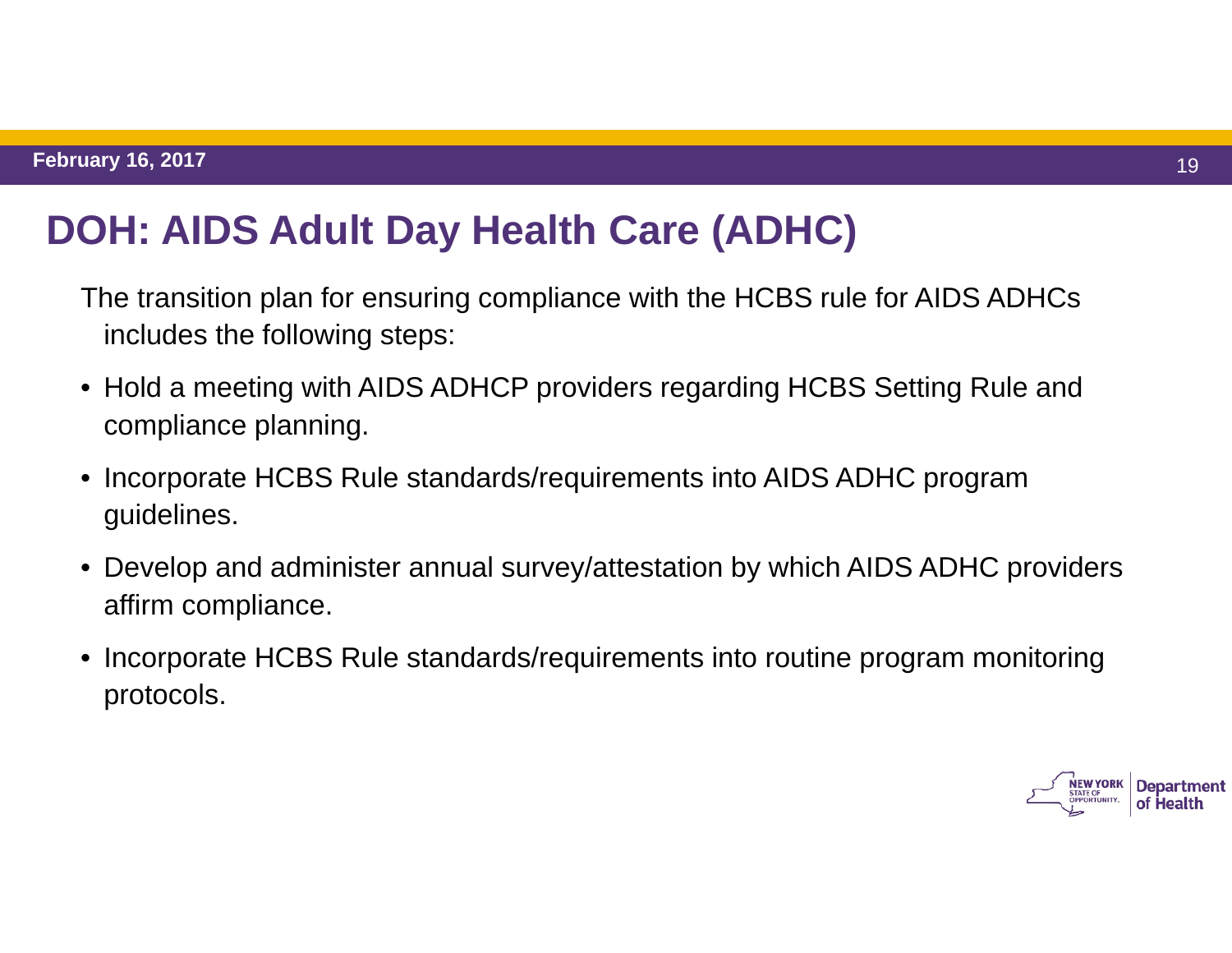# **DOH: HIV Supportive Housing (SH)**

The transition plan for ensuring compliance with the HCBS rule for AIDS Institute Supportive Housing includes the following steps:

- Convene a meeting with SH providers under contract regarding the HCBS rule and compliance planning.
- Revise SH contract language to include HCBS Rule standards/requirements.
- Develop and administer annual SH survey/attestation by which providers can affirm compliance with the rule.
- Incorporate HCBS rule standards/requirements into routine program monitoring protocols - July 2017.

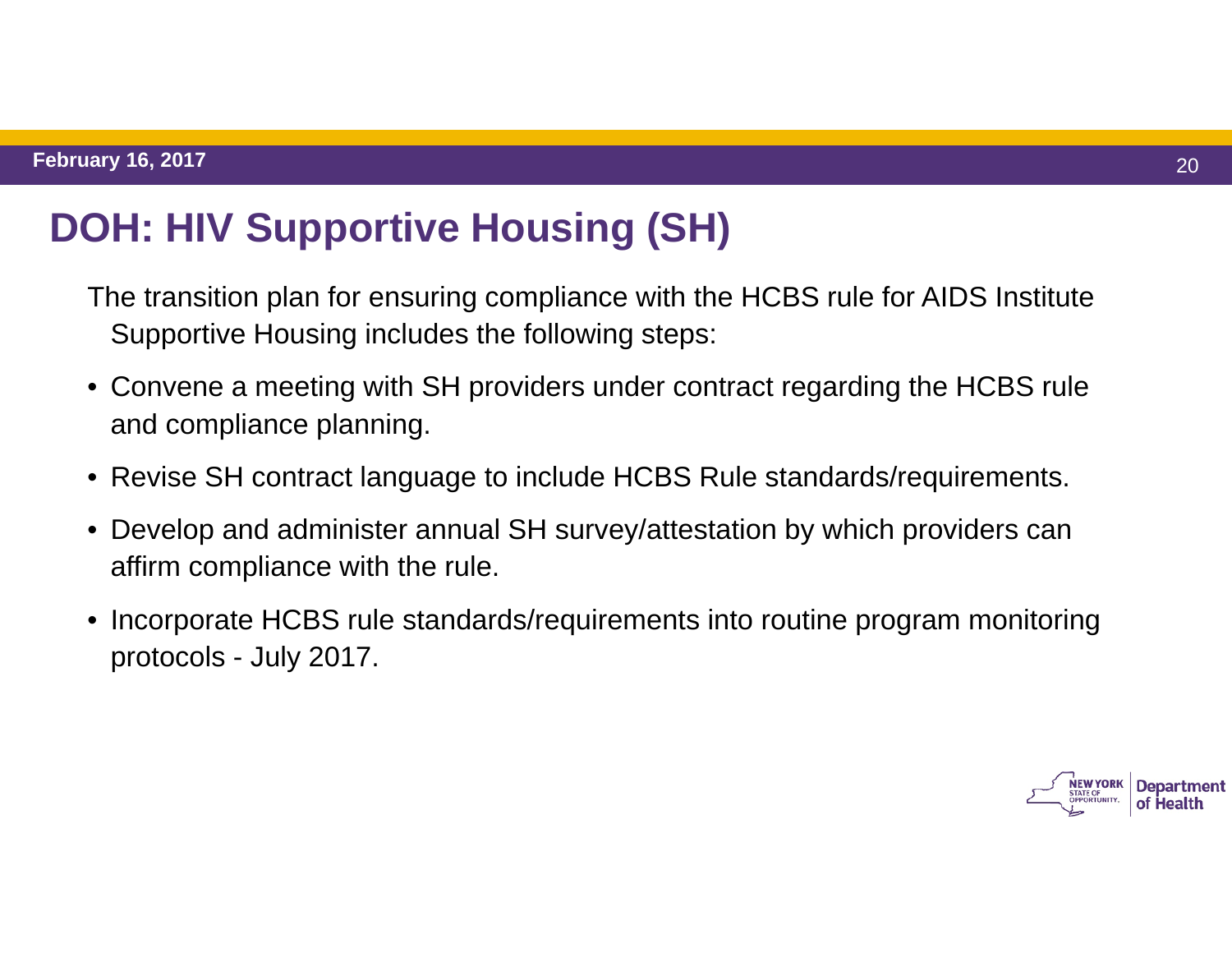# **Office for People With Developmental Disabilities**

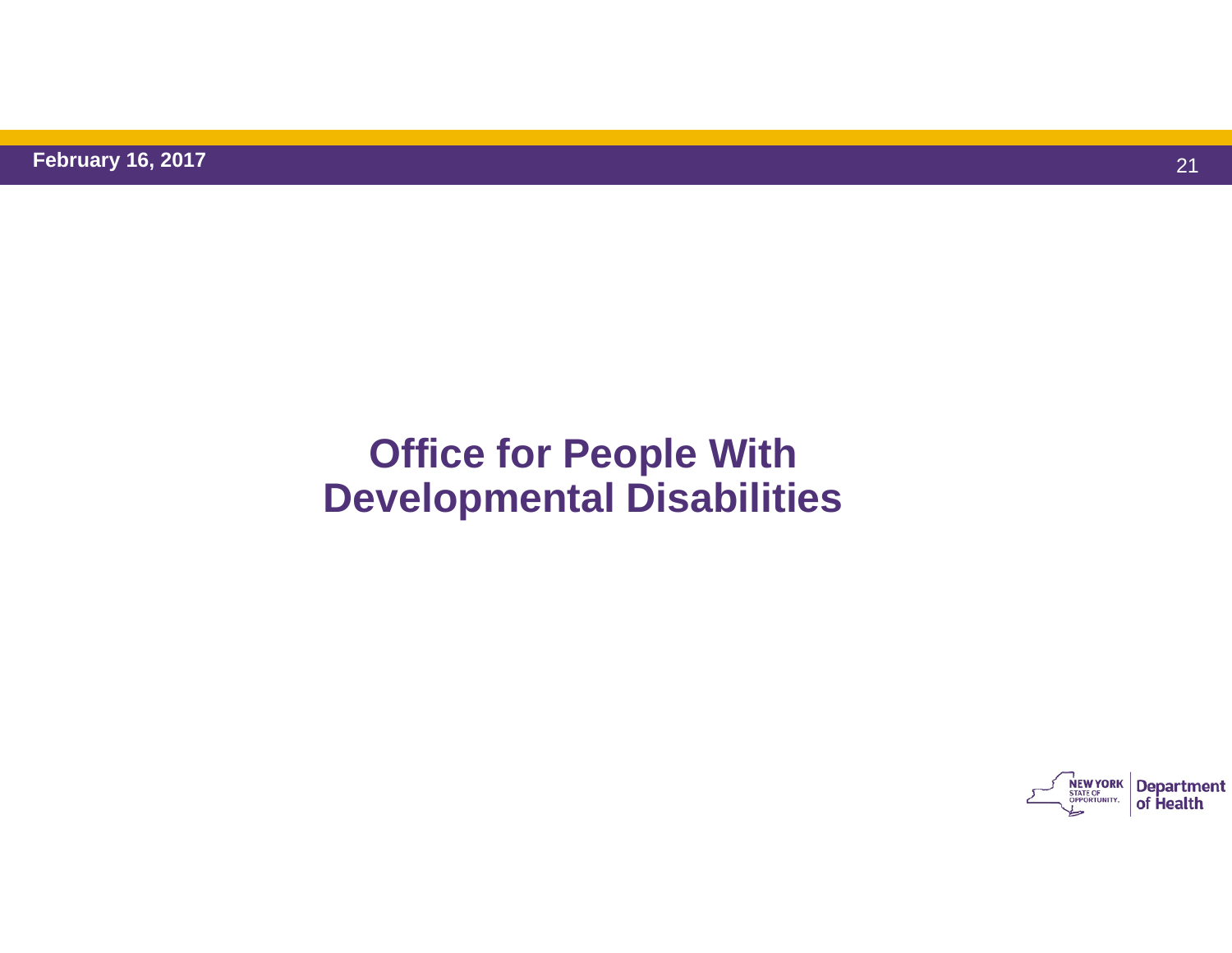### **OPWDD System Challenges Puts Context Around Our Transition Plan**

#### • **Large and complex system**

- > 72,000 people in HCBS waiver; about 40,000 people live at home
- >6,000 certified group homes; 54% serve more than 4 persons
- >800 certified day facilities
- >Workforce challenges

#### • **Extensive System Transformation**

- $\checkmark$  ICF closures by 10/2018 planned
- $\checkmark$  Sheltered workshop conversions to integrated settings
- $\checkmark$  Move to care coordination/ managed care

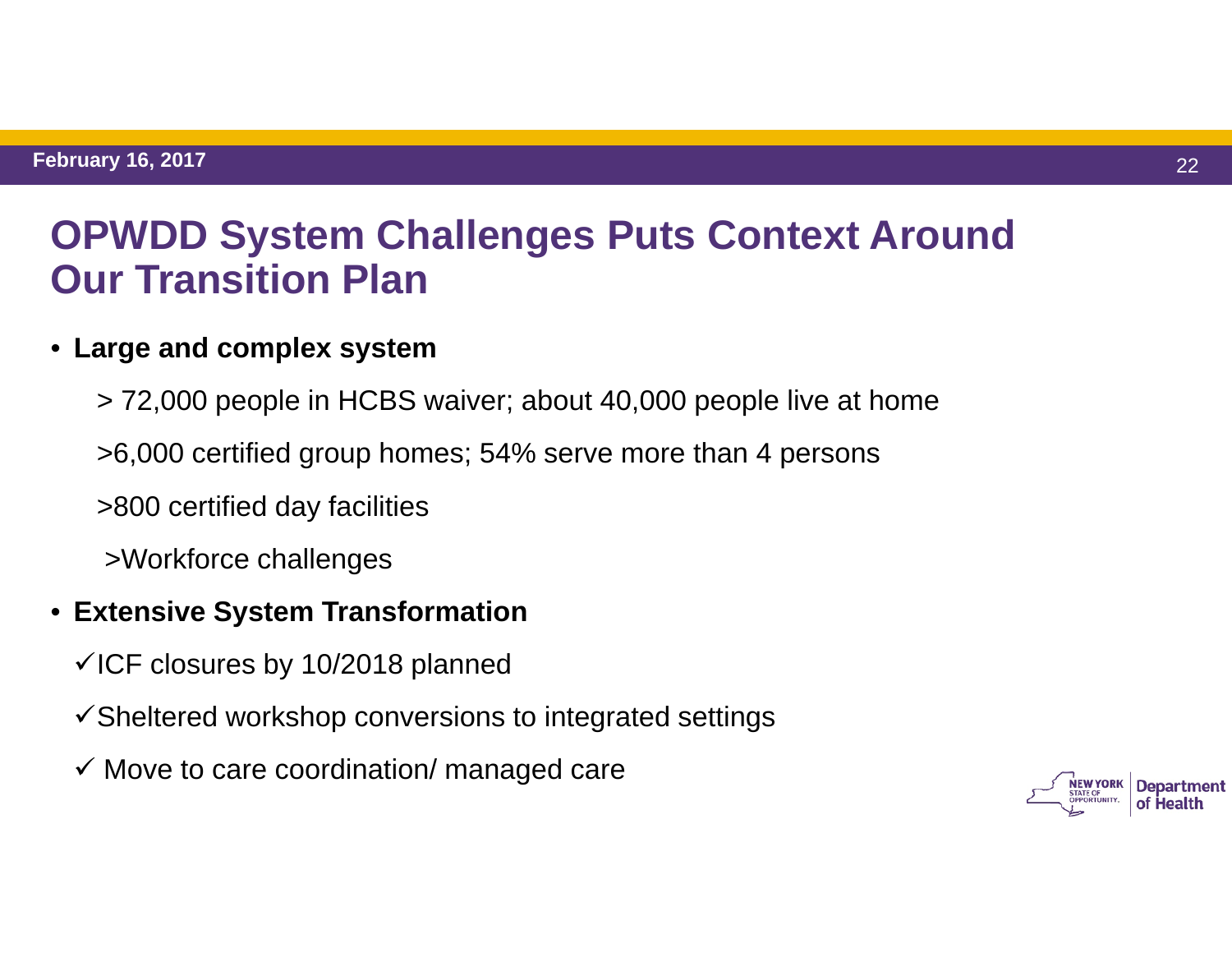# **Systemic Assessment**

- Stakeholder Engagement and Commissioner's Transformation Panel
- HCBS Settings Steering Committee, Heightened Scrutiny Work Group and Day Settings Work Group
- Rules, Regulations, and Policy Reviewed Resulting in the Creation of Regulation Change Timeline (Appendix D)

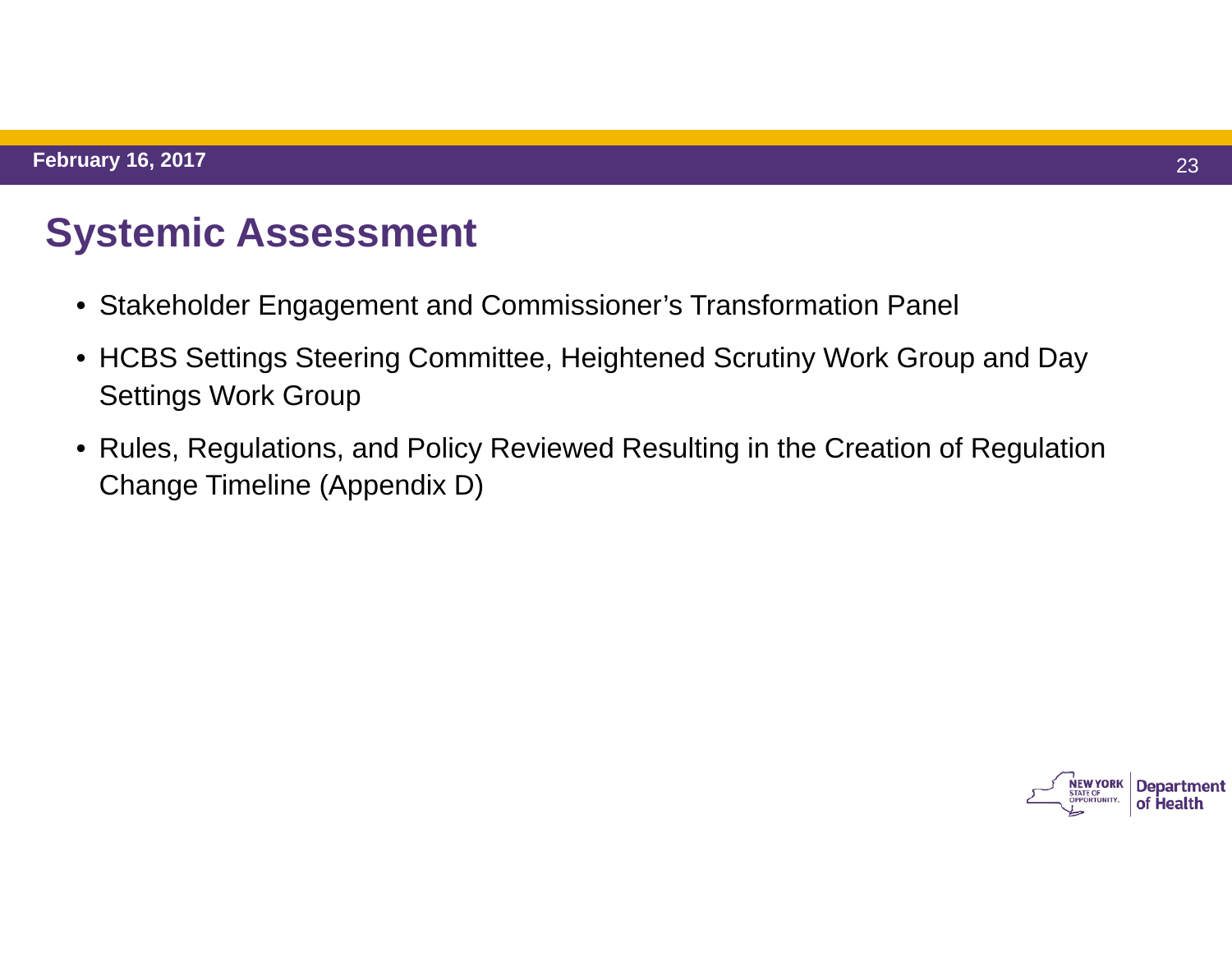# **Site Specific Assessment – Residential**

- • Developed ADM #2014-04 as a basis of residential assessment, in addition to survey tools, processes and guidance document
- $\bullet$ Sampled 2,054 certified residences
- •Sampled 1,000 people residing in these residences
- •Results on compliance estimates (Table 3-5)
- • Systemic residential results indicate that a greater focus is needed on what is meaningful to each person in the planning and service delivery process

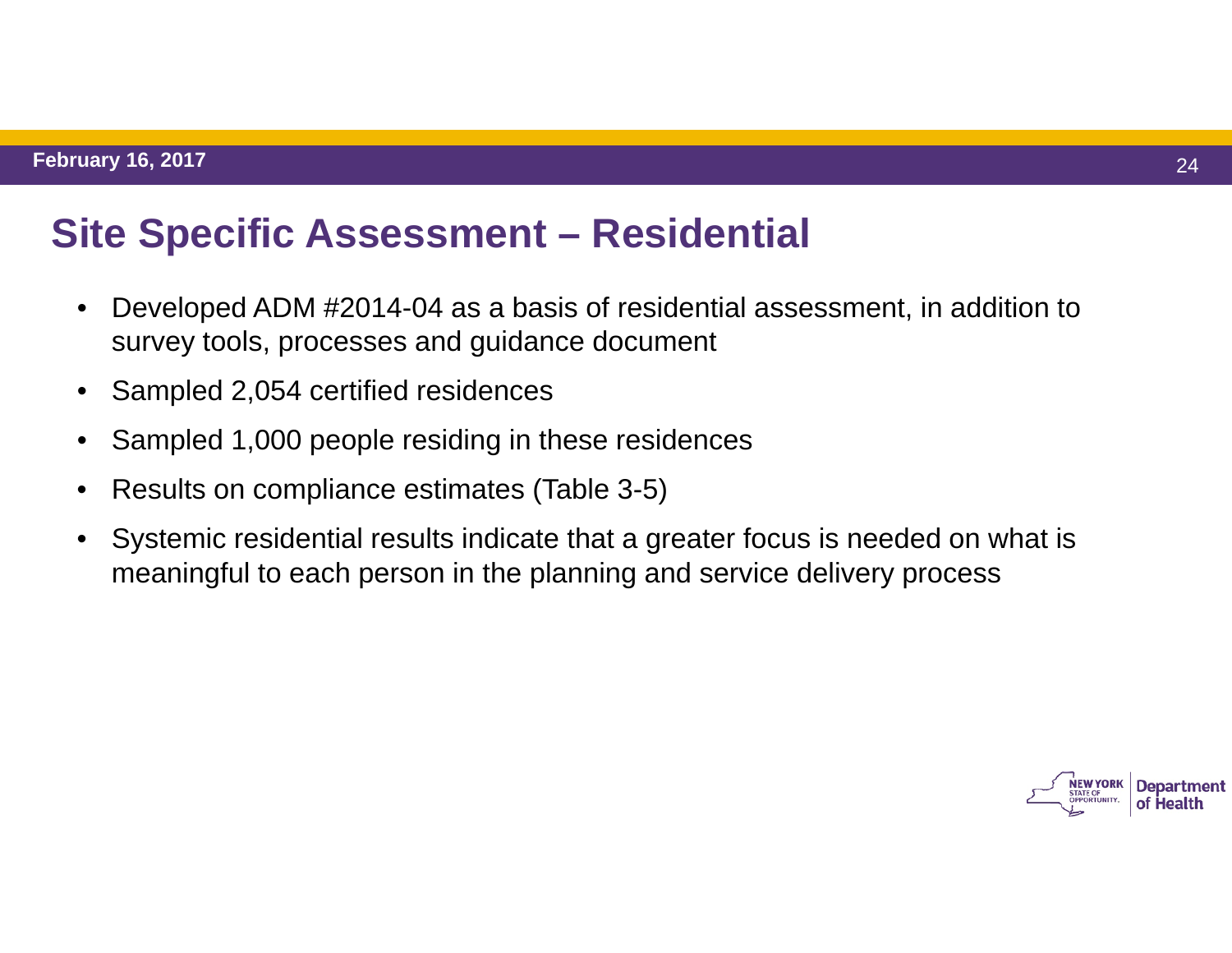# **Remediation and Quality Improvement Plans**

- • Rules/regulations/policy change enhancements (e.g., person-centered planning regulations, policy guidance documents)
- •Service and support enhancements
- •Training, communications and workforce strategies
- • Implementation of DSP competencies and Regional Centers for Workforce **Transformation**
- $\bullet$ Infrastructure improvements
- $\bullet$ Provider remediation and ongoing compliance monitoring

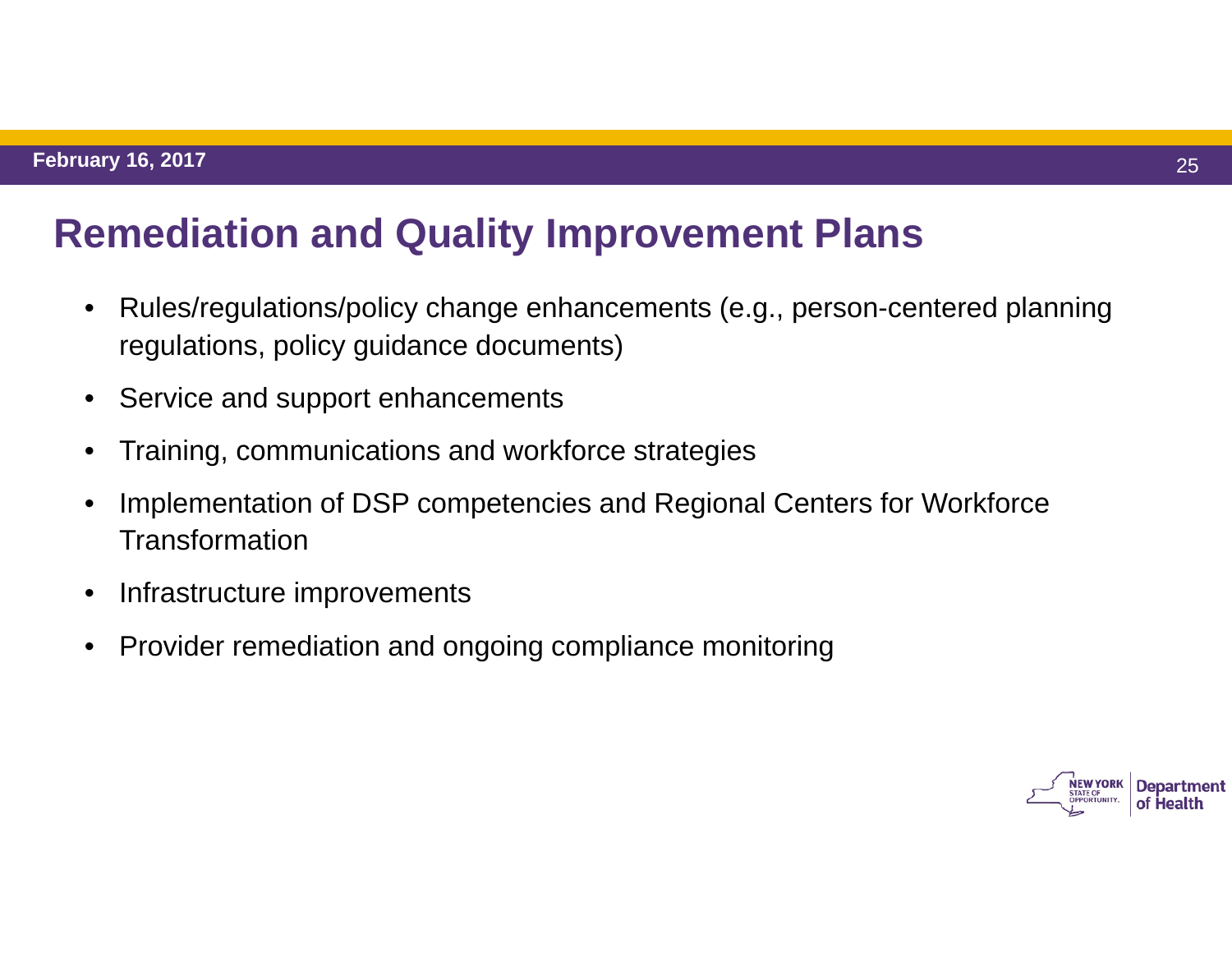#### **February 16, 2017** 26

**For more information, type "HCBS Settings Toolkit" in the search on the www.opwdd.ny.gov homepage** 



**Department** 

of Health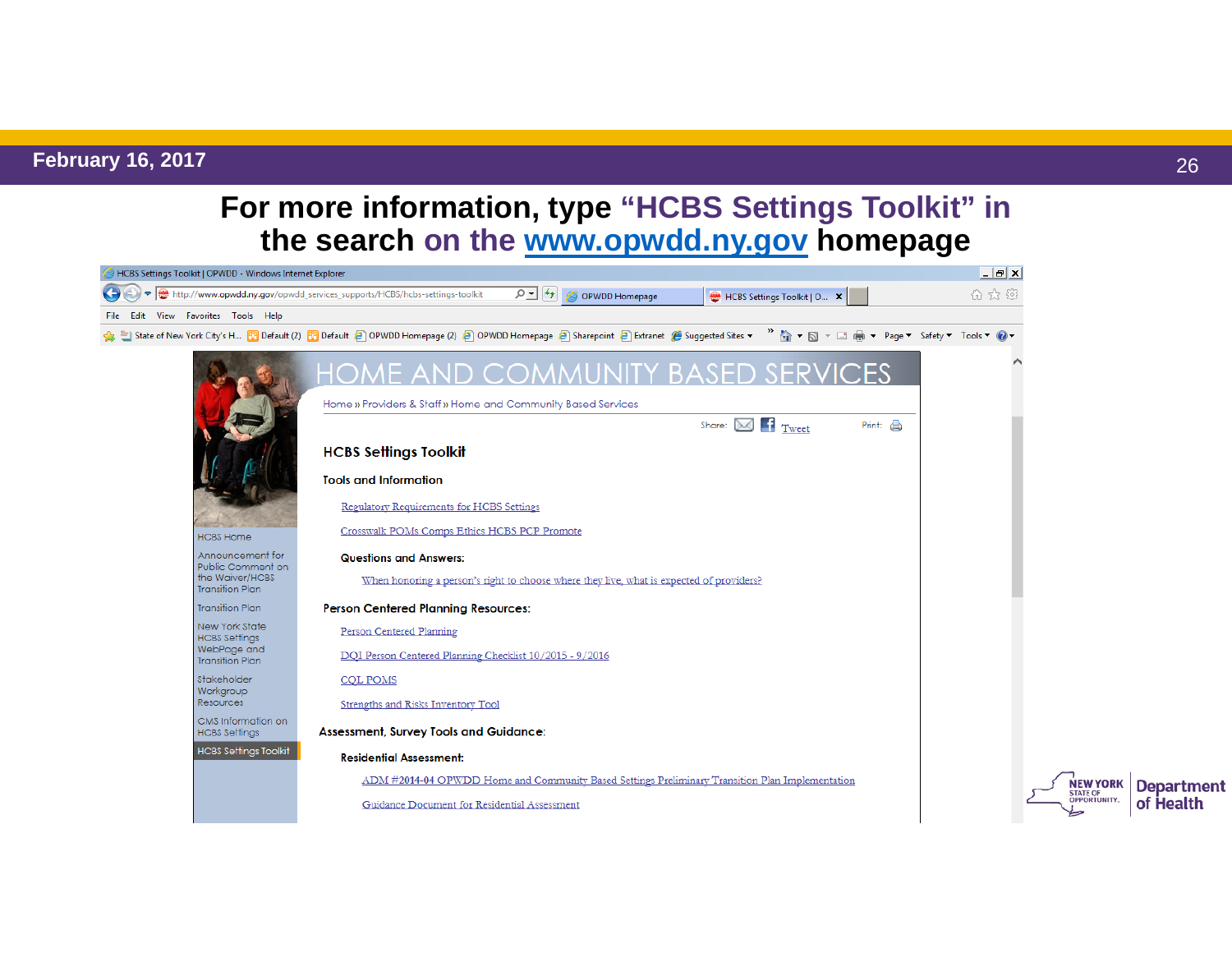**February 16, 2017** 

# **Office of Mental Health**

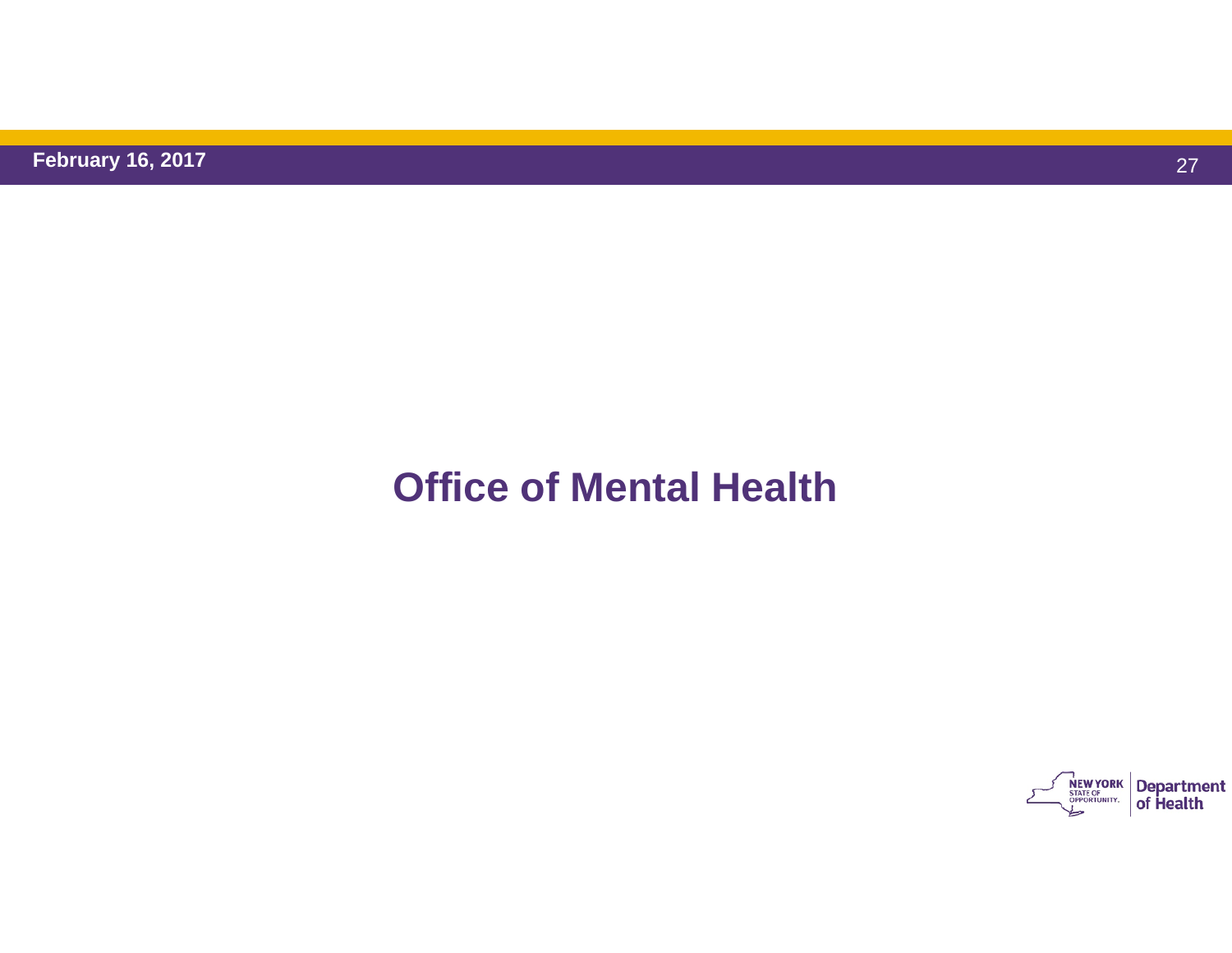# **NYS OMH Systemic Context**

#### **NYS OMH Children's Residential Settings and 1915(c) HCBS Waiver**

- http://www.omh.ny.gov/omhweb/guidance/hcbs/html/section\_100\_1.htm
- All youth in the OMH Waiver MUST be in the community and in a home with parents or guardians.

#### **NYS OMH Adult Residential Settings and 1115(i)-like HCBS Demo**

- Part 595 OPERATION OF RESIDENTIAL PROGRAMS FOR ADULTS
	- Licensed Congregate Treatment Sites (Community Residences)
	- Licensed Apartment Treatment Programs
	- Community Residence Single Room Occupancy Programs (CR-SRO)

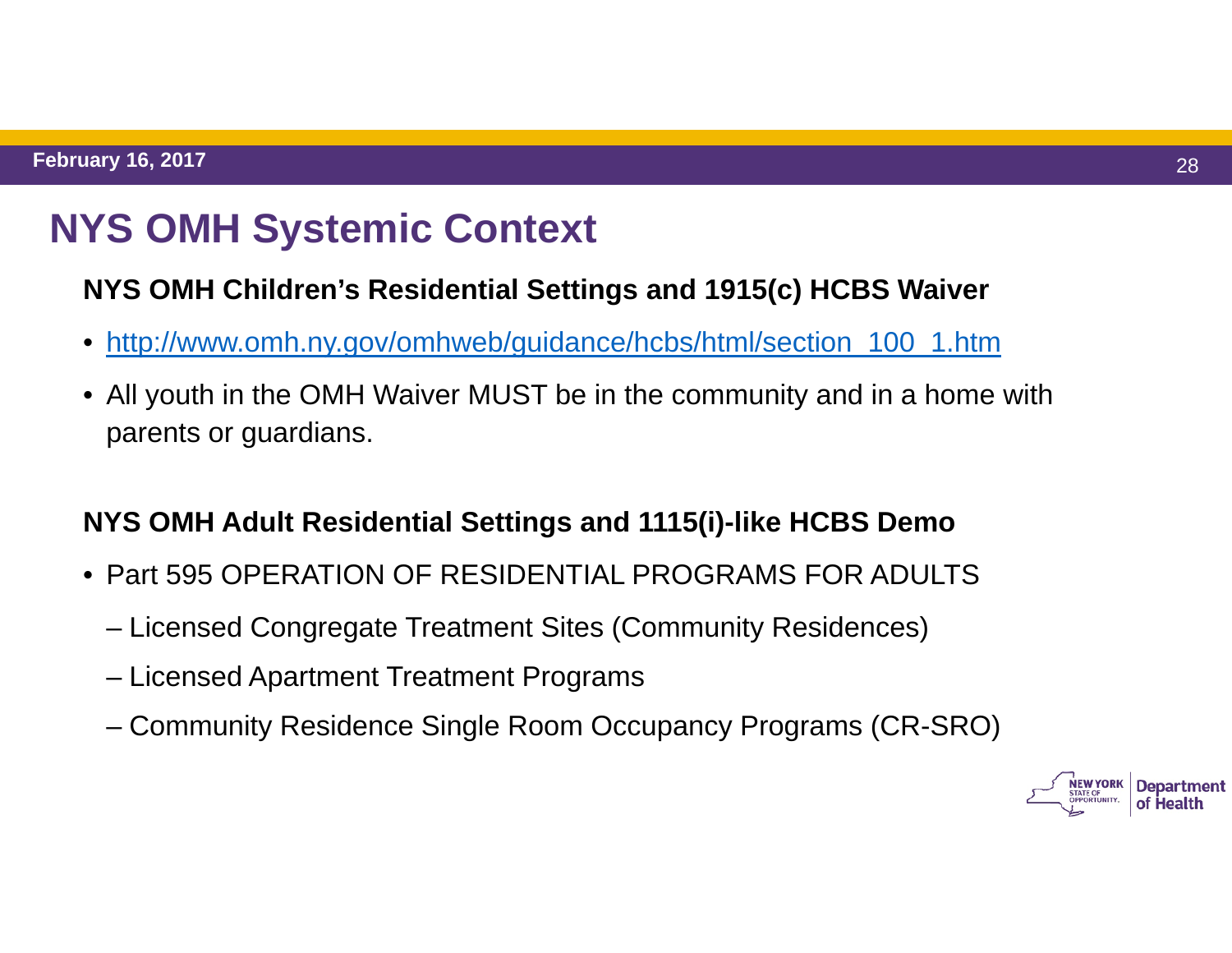### **NYS OMH Systemic Context**

Part 585 STANDARDS FOR FAMILY CARE HOMES

• Family Care Programs

Unlicensed Residential

- Supportive Single Residence Occupancy Programs (SP-SRO)
- Supportive Scattered-Site Housing, formerly known as Supported Housing

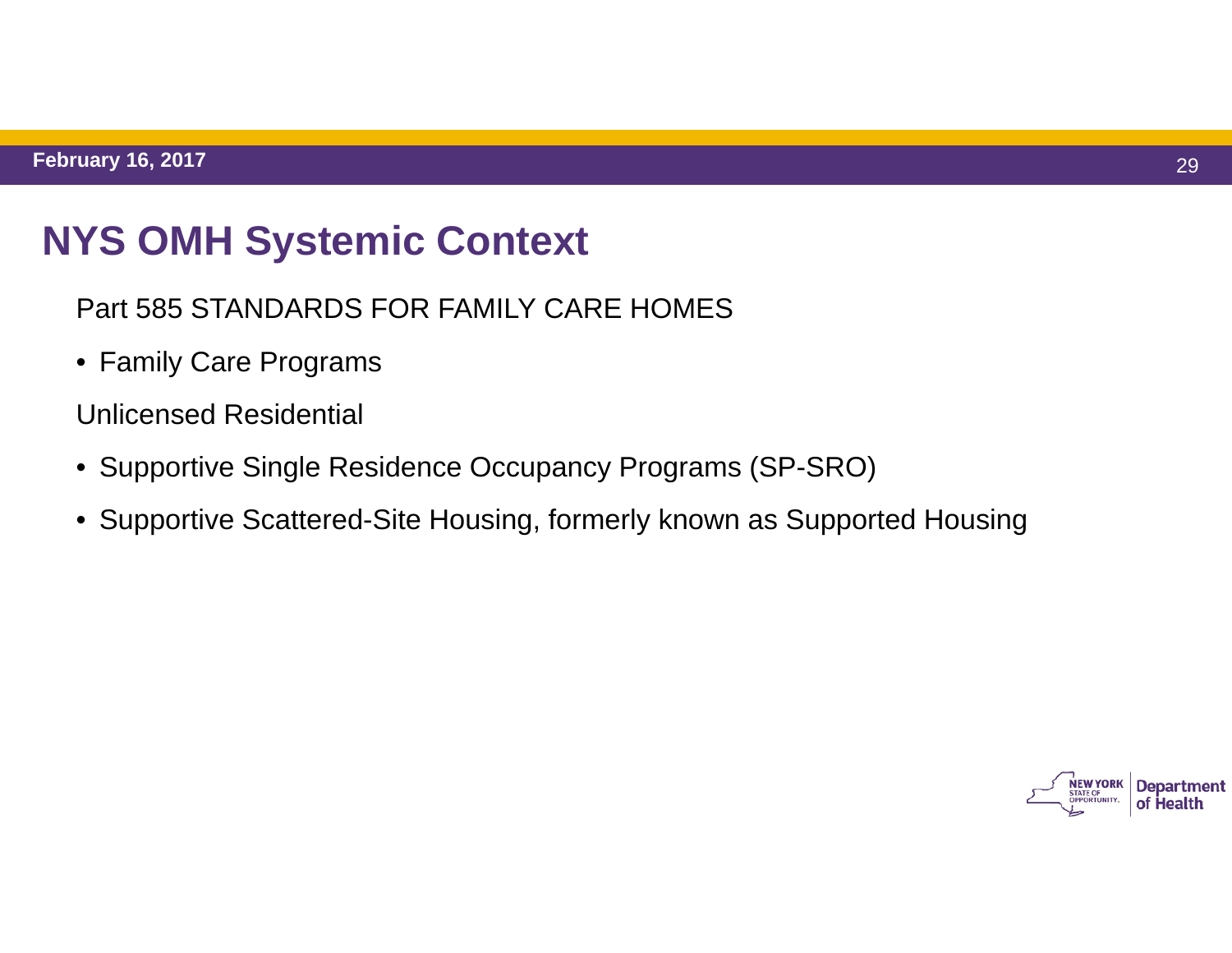# **NYS OMH Regulatory Review**

- Serious Emotional Disturbances (SED) 1915(c), HARP Demonstration These regulations are in compliance with HCBS Final Rule.
- OMH 1115 Demonstration Most regulations are in compliance in applicable areas due to recipients living in their own home. However, based upon OMH's statewide residential review, OMH will incorporate HCBS standards within 595 guidelines and Scattered-Site Supportive/Supported Housing Guidelines, where necessary, for compliance by January 2018.

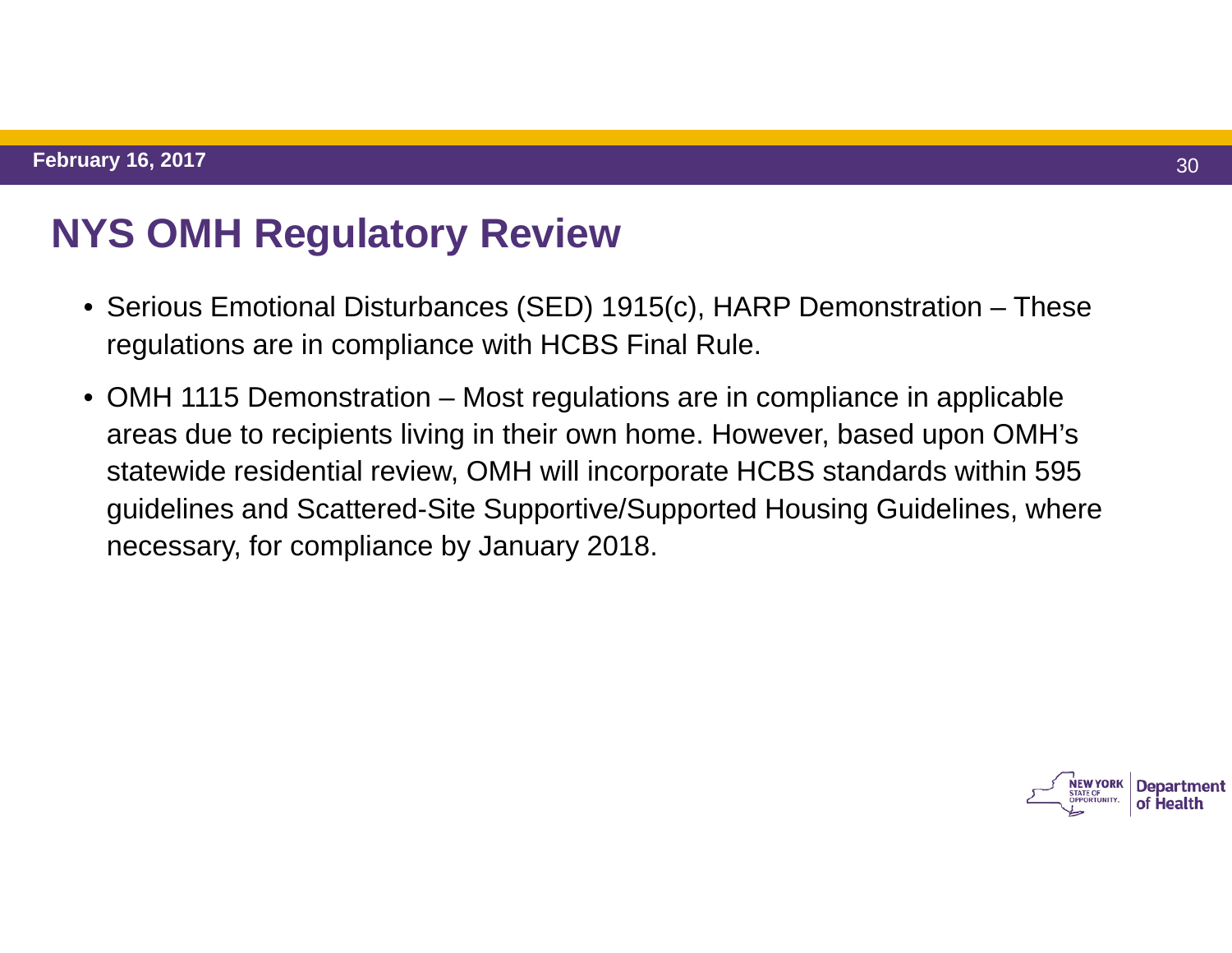### **OMH HCBS Adult Residential Settings Program Assessment Process**

- All assessments are completed electronically and will be reviewed and approved by NYS OMH for compliance with the Federal HCBS Settings Regulation.
- Providers who own and/or operate *Apartment Treatment, CR-SROs, and/or*  **SP-SRO** housing program sites **MUST** complete an assessment for each site.
- Providers who own and/or operate a *Supportive Housing* scattered site program, MUST complete only one assessment reviewing the entire Supportive Housing program. An assessment does NOT need to be submitted for each supportive housing site.

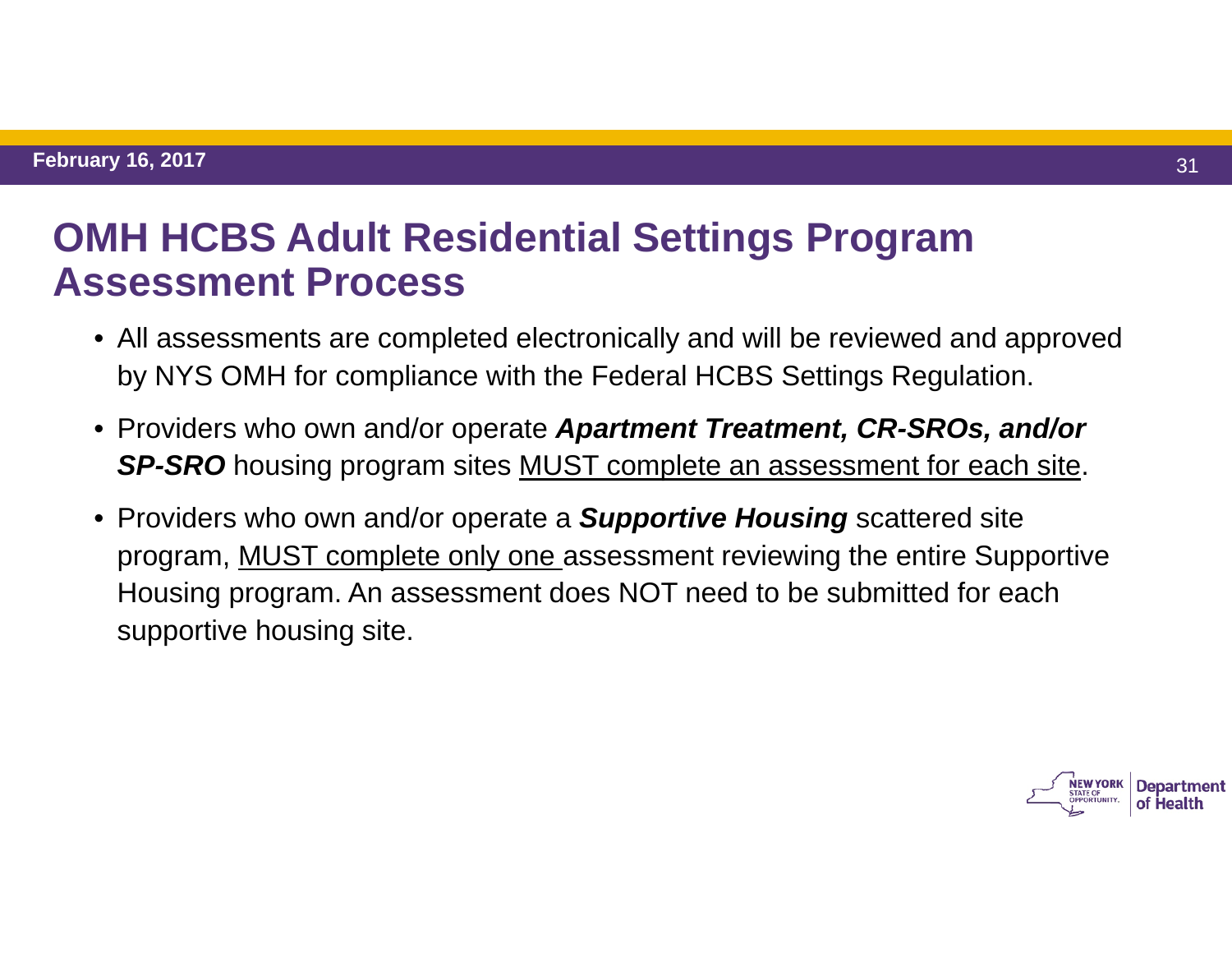### **Initial Remediation Plans - Adult Residential Settings**

NYC Adult Residential Providers - In Process

- OMH sends assessment access information to housing programs identified as in need for further review for compliance.
- Housing providers will complete program assessment within 60 days of guidance receipts.
- OMH will contact provider to confirm compliance of specific sites to discuss next steps and corrective action plans to ensure compliance where necessary.

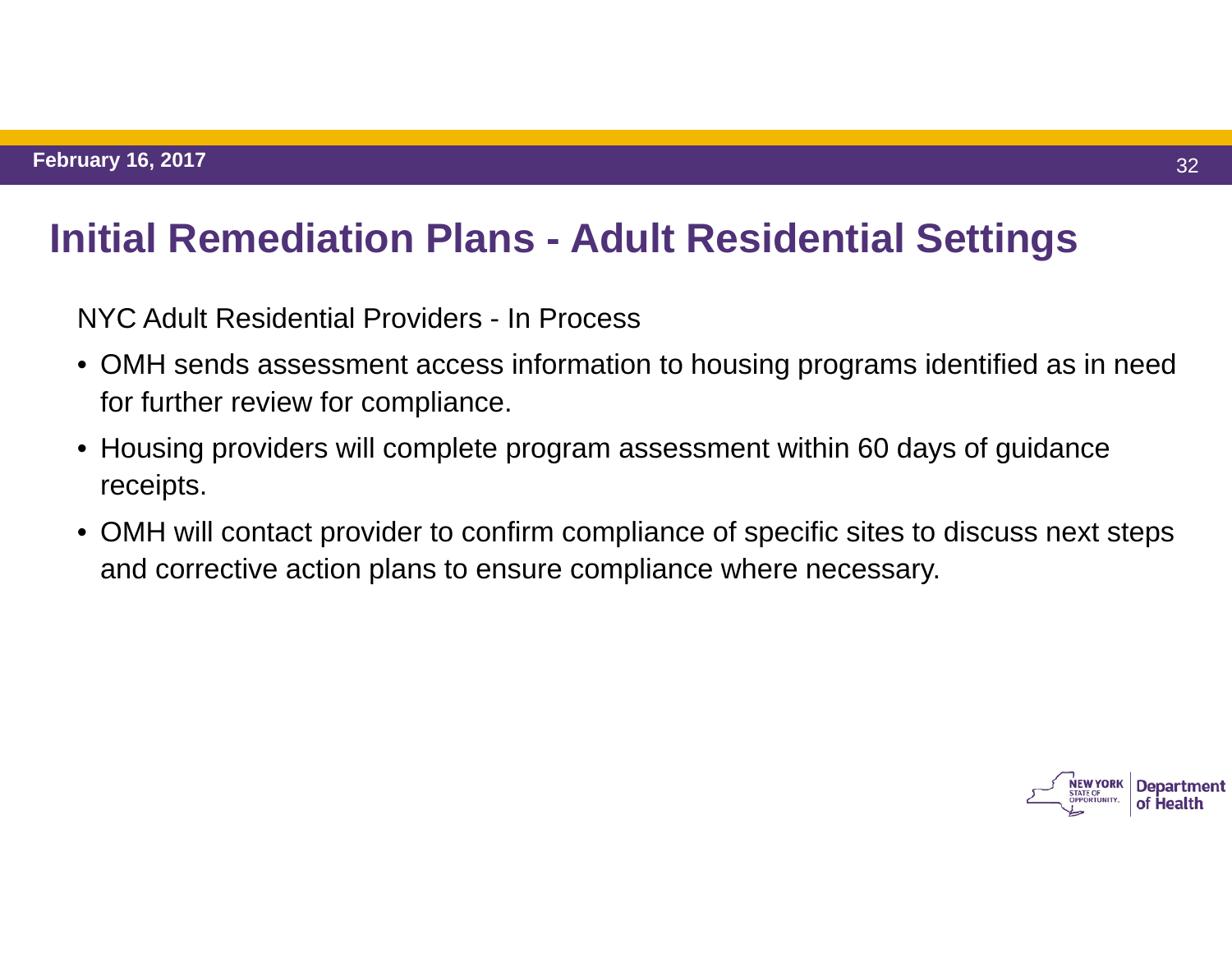#### **Initial Remediation Plans - Adult Residential Settings**

Rest of State Adult Residential Providers.

- OMH sends assessment access information to housing programs identified as in need for further review for compliance.
- Housing providers will complete program assessment within 60 days of guidance receipts.
- OMH will contact provider to confirm compliance of specific sites and to discuss next steps and corrective action plans to ensure compliance where necessary.

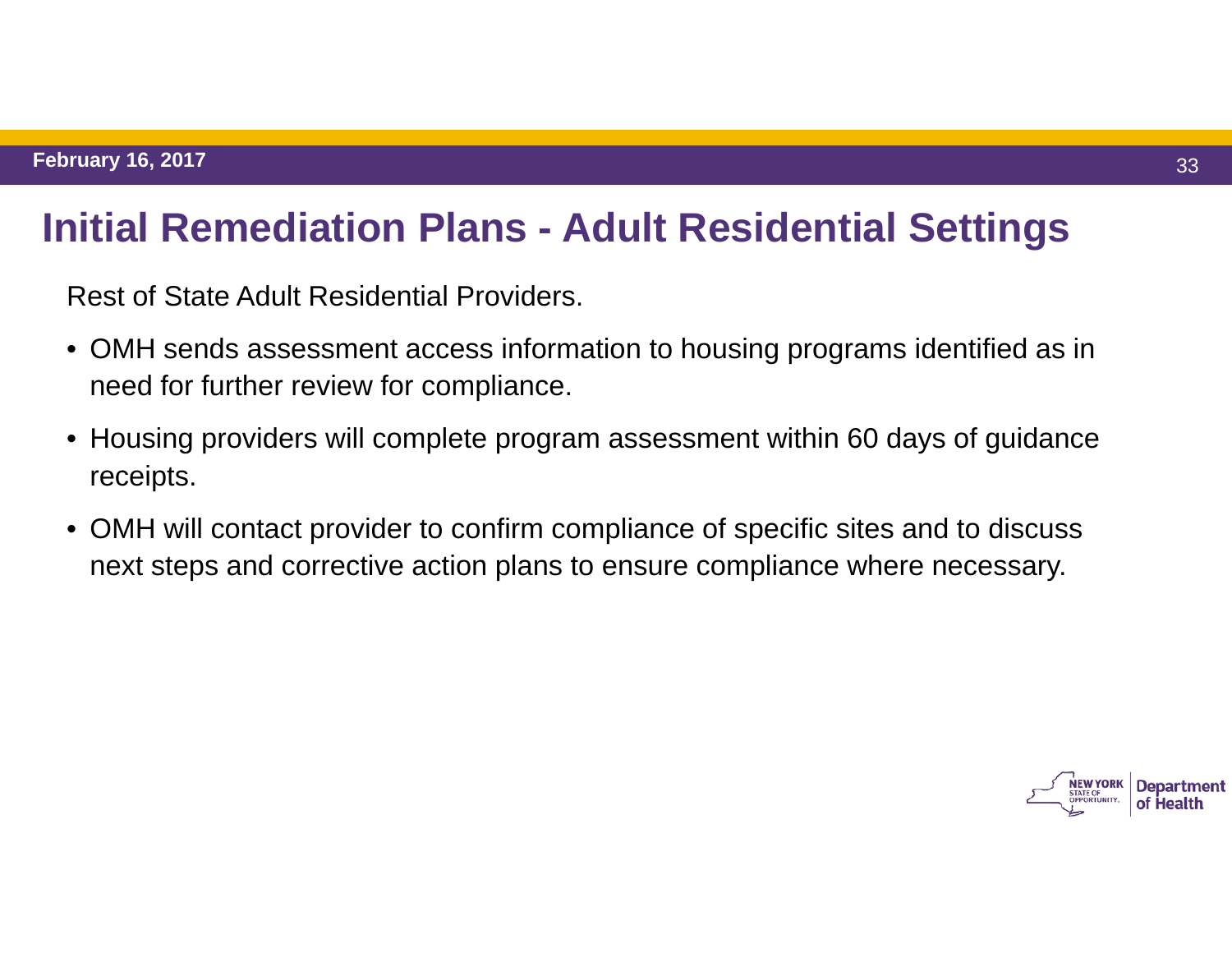#### **Office of Alcoholism and Substance Abuse**

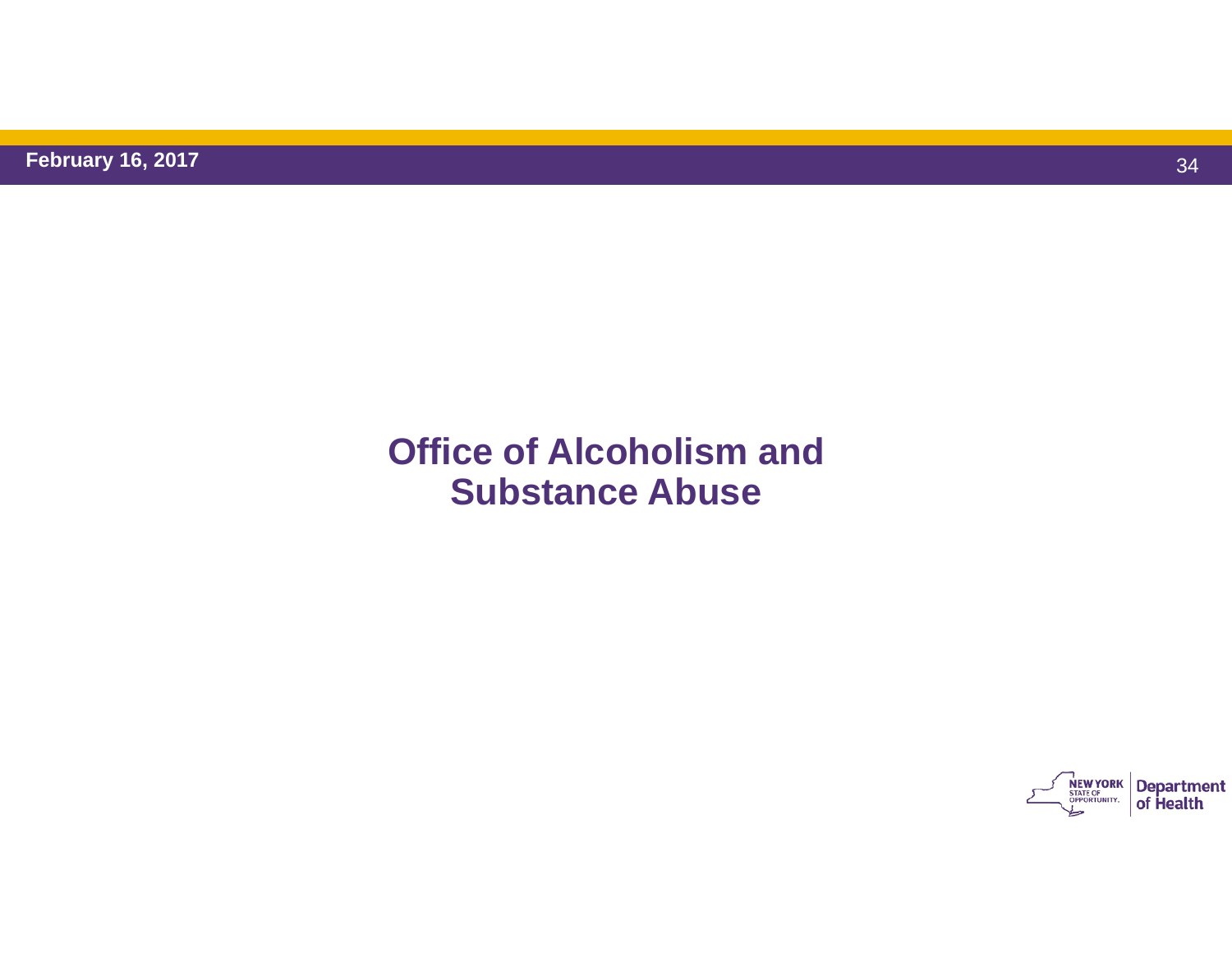# **NYS OASAS System Overview**

- OASAS Settings:
	- In-patient detox
	- In-patient rehabilitation
	- Residential addiction services
		- Intensive
		- Community
		- Supportive living
	- Residential Addiction Programs certified under Part 820.
	- Permanent Supportive Housing

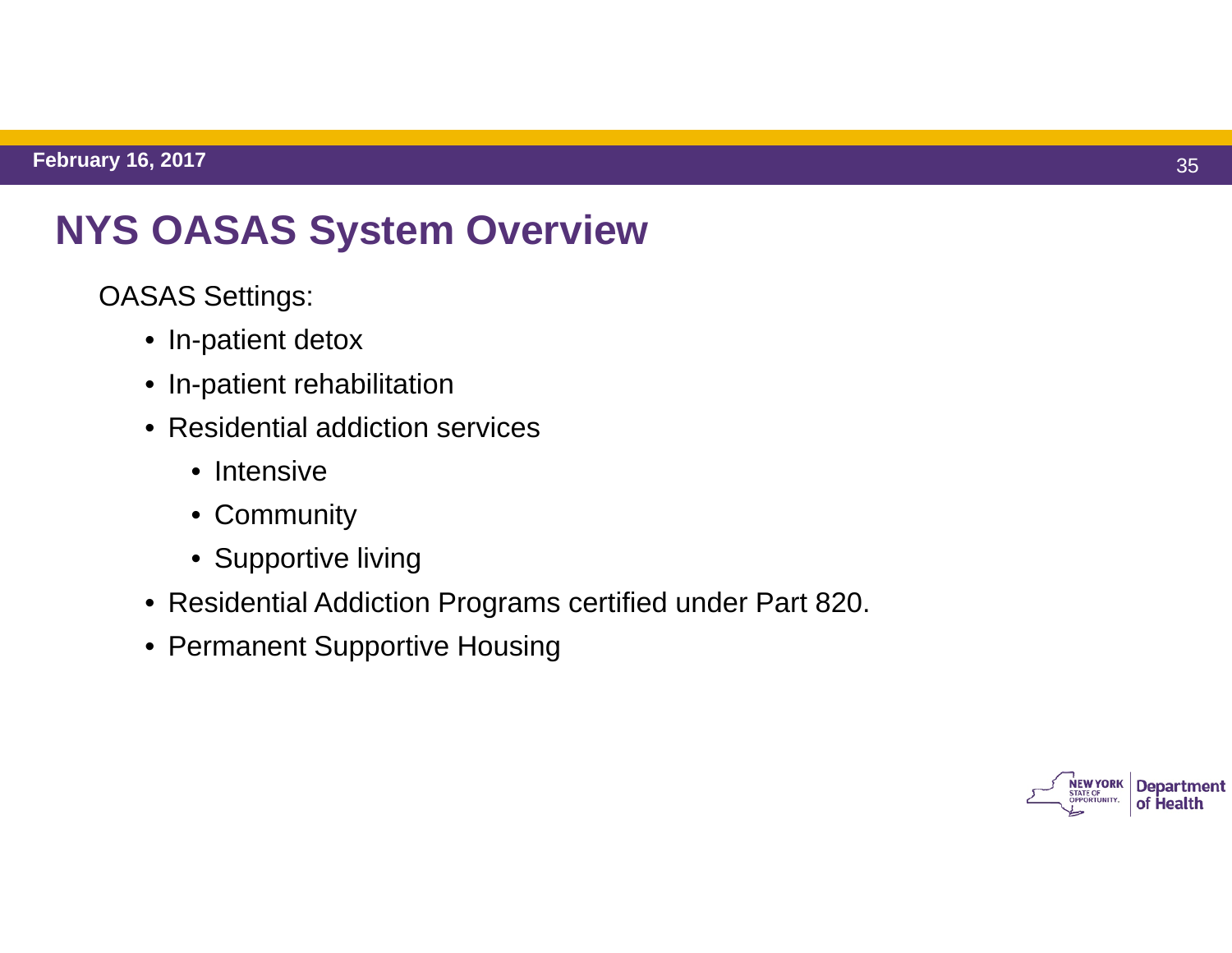# **OASAS Assessment Process**

- Assessment sent to all providers electronically through Survey Monkey.
- Providers asked to complete one assessment for their entire PSH program
- Assessment sent out in December 2016.
- Corrective action plans will be developed with each individual provider as necessary.
- PSH Operations Manual & Occupancy Agreements are being reviewed and updated.

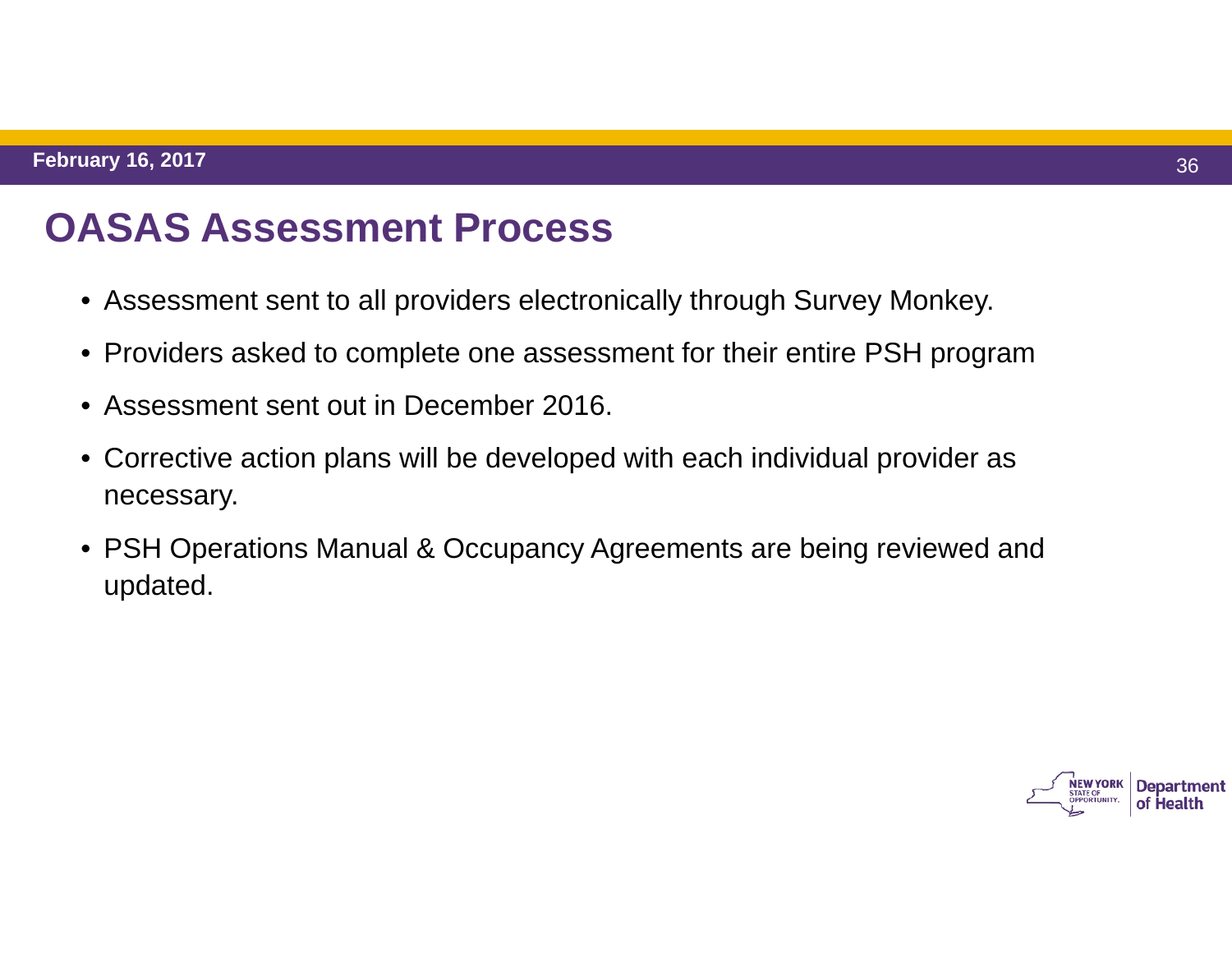### **Office of Children andFamily Services**

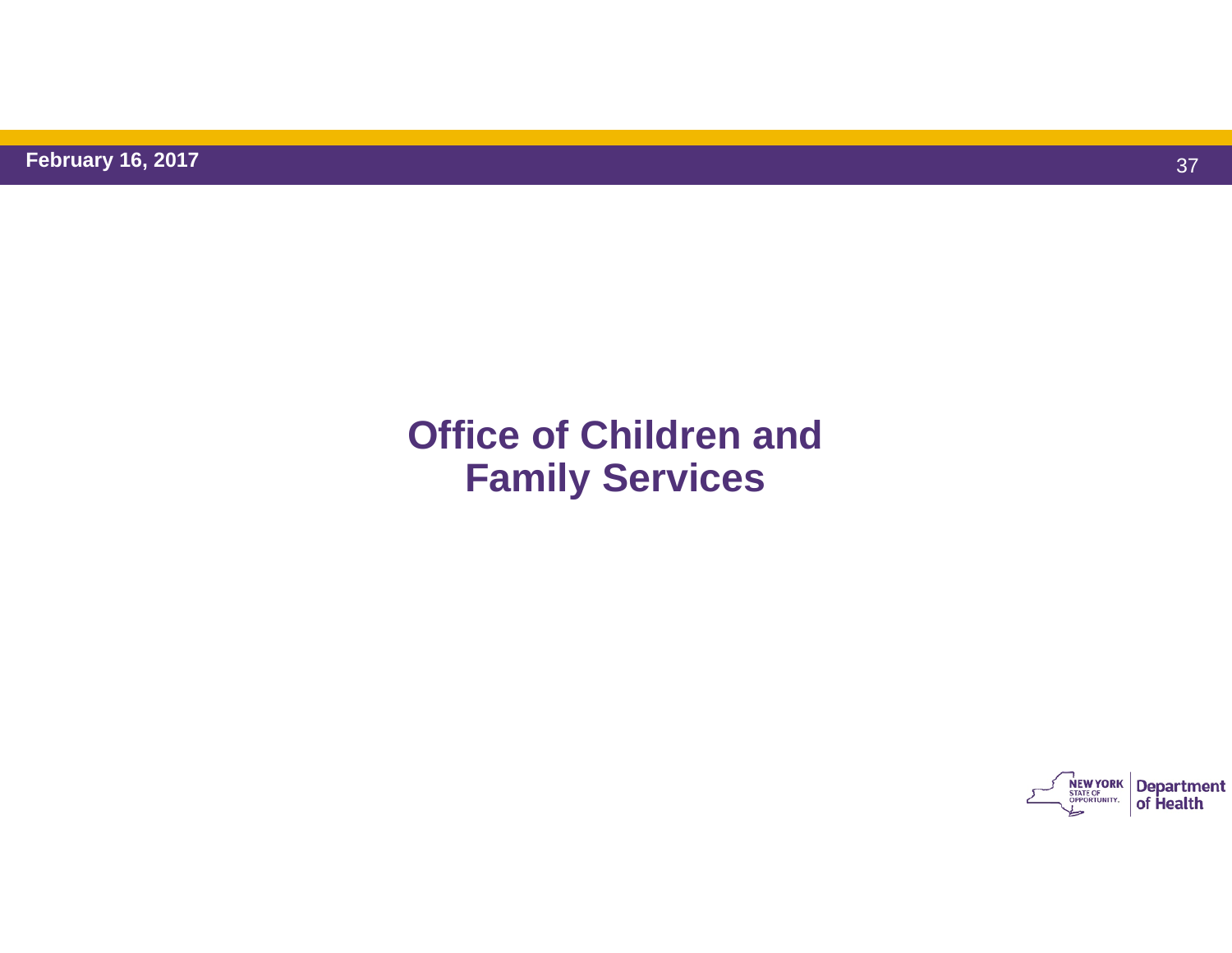# **OCFS – B2H Overview**

- Bridges to Health (B2H) Medicaid Waiver Program is designed to support the health care needs of children with Serious Emotional Disturbance, Developmental Disabilities or Medically Fragile and in the care and custody of a Local Department of Social Services (LDSS) or the Office of Children and Family Services (OCFS).
- Since inception in 2008, B2H offers 14 services that are based in the principles of freedom of choice, and are person centered and trauma focused.

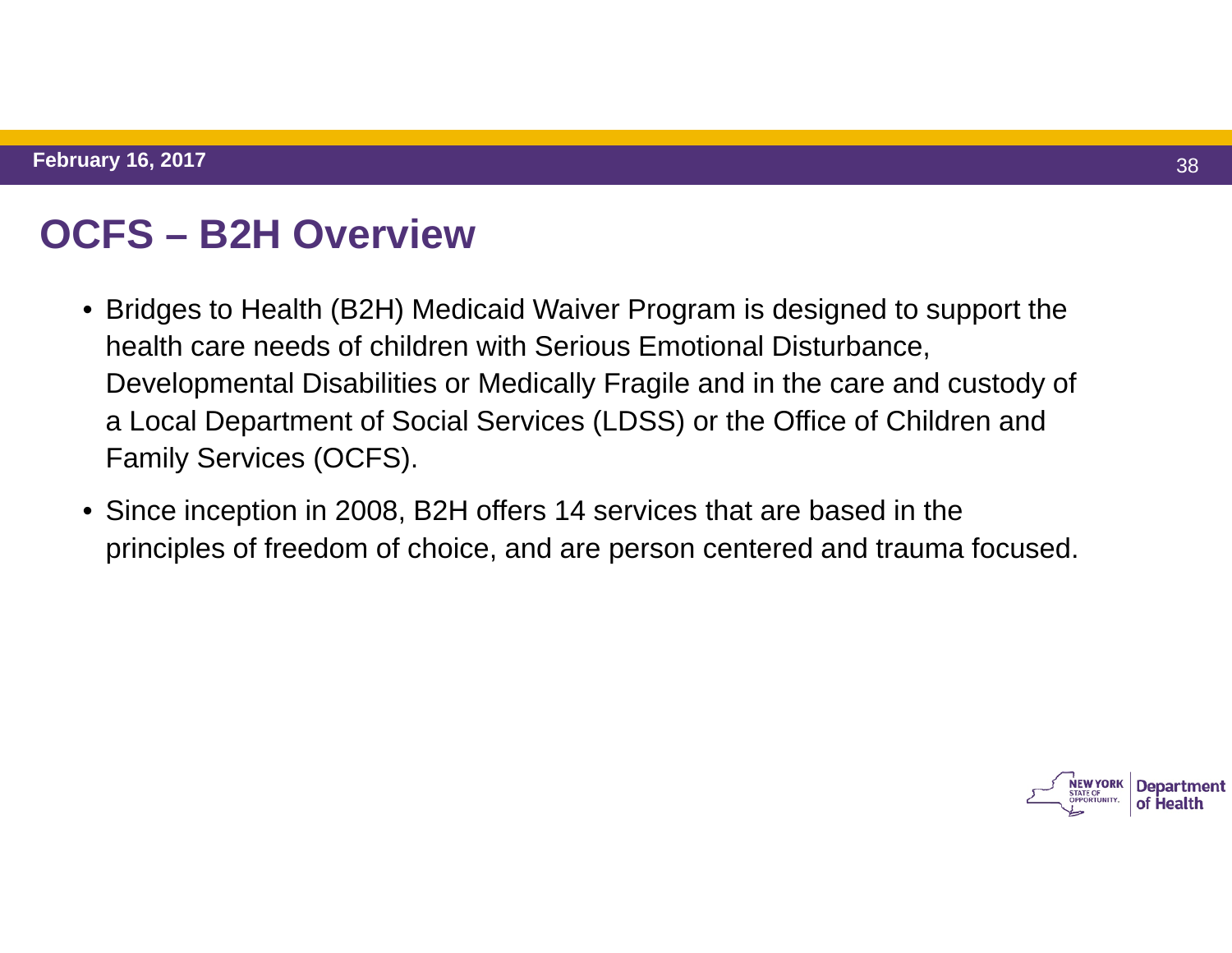# **OCFS – B2H Overview**

- B2H is approved to serve no more than 3,305 children at one time across the three B2H Waivers, B2H Serious Emotional Disturbance (SED) Waiver, B2H Developmental Disabilities (DD) Waiver, and Medically Fragile (MedF).
- B2H opportunities are presently allocated to the different populations. B2H SED (2619), B2H DD (541), and B2H MedF (145).
- The B2H Individualized Health Plan (IHP) includes a person-centered and complete picture of the child and/or medical consenter's history, risk factors, needs, strengths and preferences.

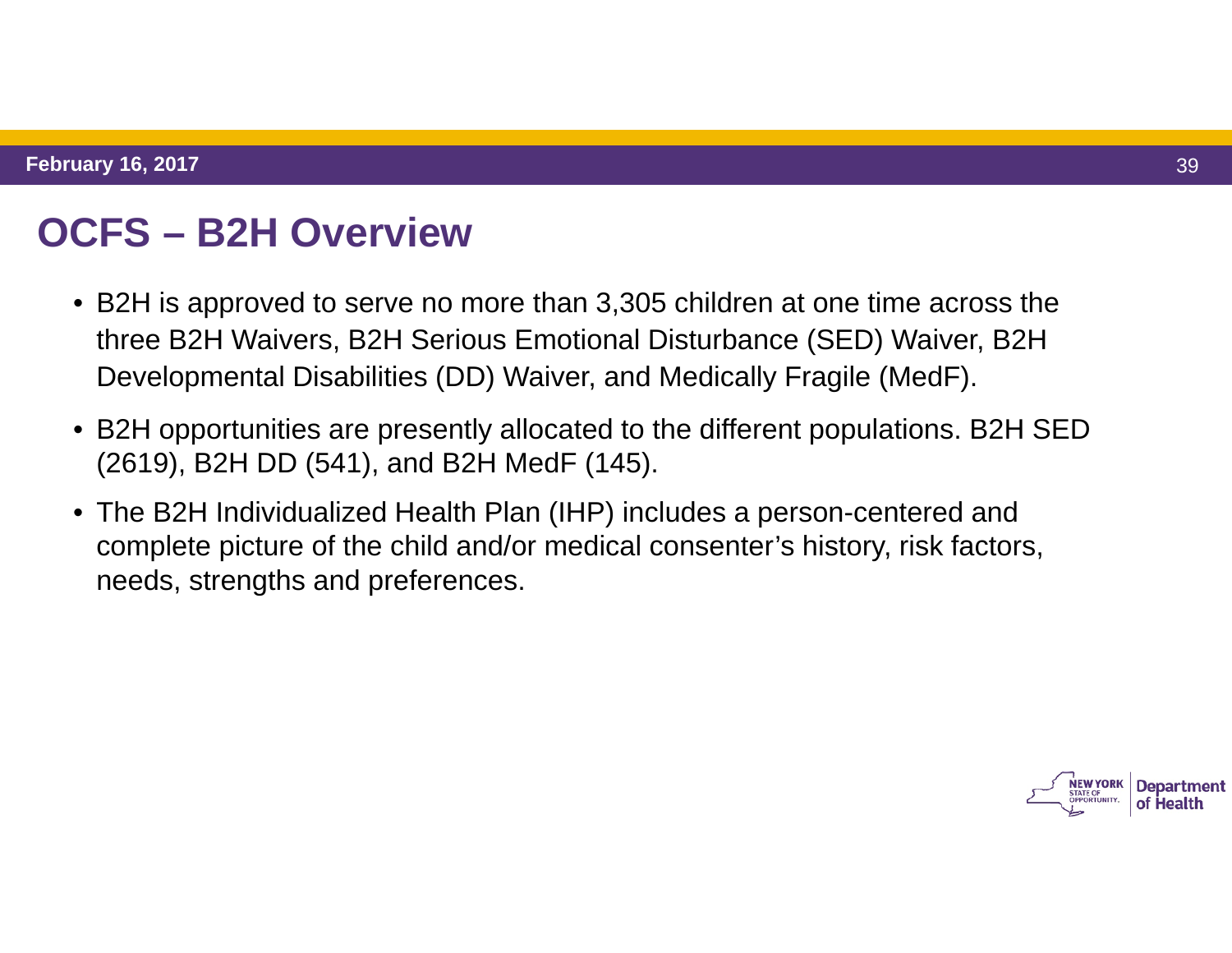### **B2H Site-Level Assessment**

- The majority of B2H-enrolled children live in family homes.
- A small number of participants (approximately 60) live in foster care group homes and agency-operated boarding homes.
- OCFS monitors placements of all children enrolled in B2H, including children placed in group homes and agency-operated boarding homes.
- OCFS attests that these settings have all the features of a typical private home, including kitchens with cooking facilities, community dining areas, living space for leisure activities, and bedrooms. The homes are located in the community and there is ready access to activities also available to the general population. The children attend school within their communities, utilize services freely, and have the opportunity to build meaningful relationships with community members and organizations.

**Department** of Health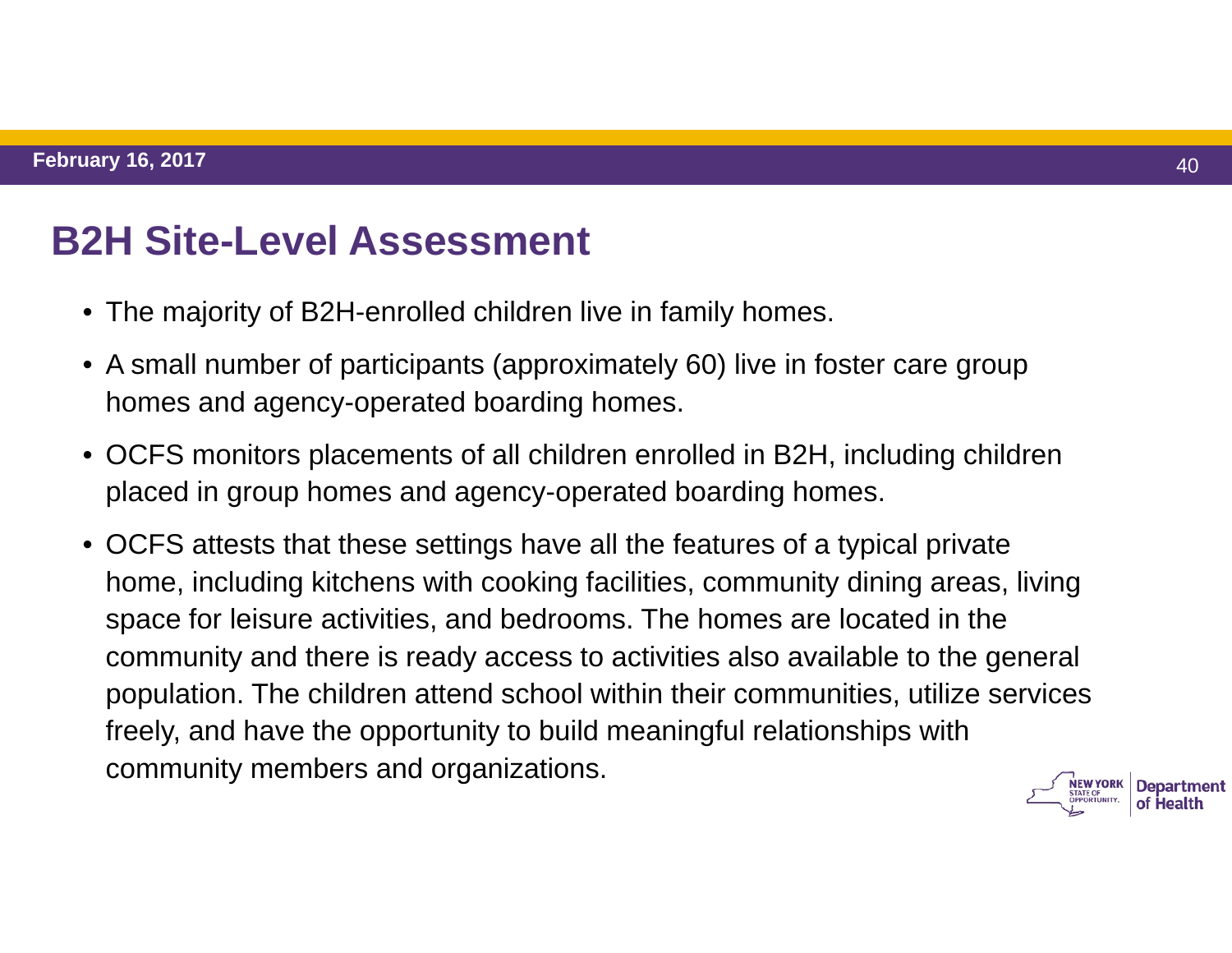# **B2H Systemic / Regulatory Review**

- OCFS has reviewed existing New York State codes, rules, and regulations, provider qualifications, and practices to confirm that there are no systemic barriers to the implementation of the new HCBS settings requirements.
- As part of the Statewide Transition Plan, OCFS is assessing residential and non-residential settings through provider and participant surveys, and validating self-assessments by State staff.
- OCFS has determined partial compliance with the requirement mandating that the setting is selected by the individual. Options including non-disability specific settings and an option for a private unit in a residential setting.
- OCFS is developing a process for reviewing the group home and agency-operated boarding home placements. When a child is placed in a group home or agency-operated boarding home, the HCIA staff will complete the **Bridges to Health (B2H) site-specific** and **Systemic Compliance Guidance tool** and conduct an assessment of that setting to attest it meets the settings requirements. OCFS will validate the findings on a statistically significant sample of cases.**Department**

of Health